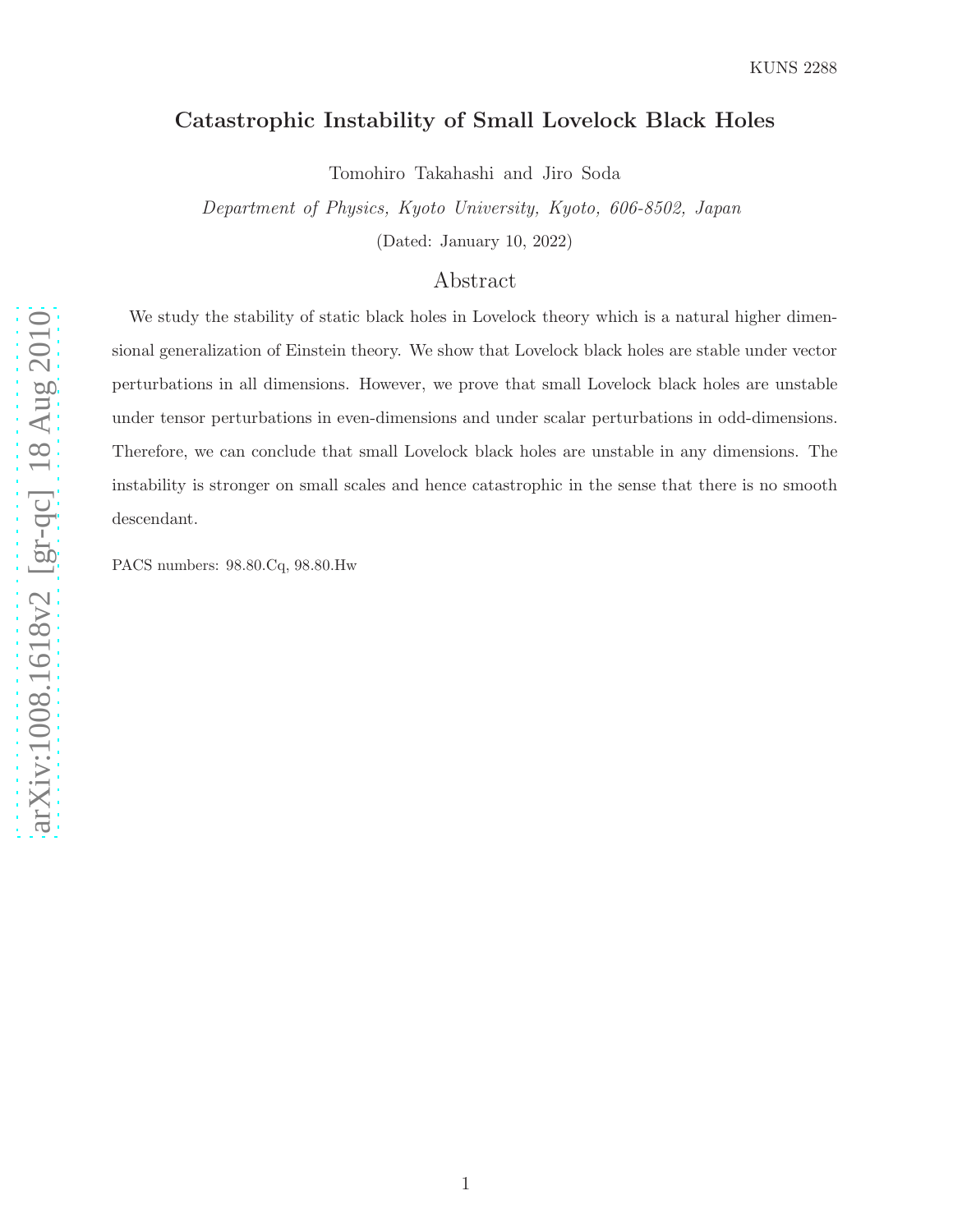### I. INTRODUCTION

The possibility of higher dimensional black hole creation at the LHC would be the most fascinating prediction of the braneworld with large extra-dimensions [\[1](#page-20-0)]. Nowadays, it is fashionable to study higher dimensional black holes. The study of higher dimensional black holes is not a straightforward extension of the 4-dimensional one. In fact, in higher dimensions, there are many black objects with non-trivial topologies such as black rings. This seems to require the stability analysis of higher dimensional black objects. Moreover, in higher dimensions, Einstein theory is not the most general theory of gravity which contains terms only up to the second order derivatives in the equations of motion. The most general theory in this sense is Lovelock theory [\[2](#page-20-1)]. Thus, it is worth extending the stability analysis to this general Lovelock theory.

The stability of higher dimensional black holes has been intensively studied since the seminal papers by Kodama and Ishibashi [\[3](#page-20-2)]. It is important to study various black holes in Einstein theory because black holes produced at the LHC are expected to be charged or rotating. A numerical study of charged black holes has been done [\[4](#page-20-3)]. To investigate the stability of rotating black holes, a group theoretical method is developed [\[5](#page-20-4)]. The method is used to study the stability of squashed black holes [\[6](#page-21-0)[–8\]](#page-21-1) and 5-dimensional rotating black holes with equal angular momenta [\[9](#page-21-2)]. The stability of a special class of rotating black holes in more than 5-dimensions is also studied  $(10-12)$ . Recent development of numerical stability analysis is remarkable [\[13](#page-21-5)[–17](#page-21-6)]. It has been shown that rapidly rotating black holes are unstable.

As we mentioned already, in higher dimensions, we need to extend Einstein theory to Lovelock theory. In addition to the theoretical requirement, we have a physical motivation to consider higher derivative theory of gravity. In fact, at the energy scale of black hole production, Einstein theory is not reliable any more. It is believed that string theory which can be consistently formulated only in 10-dimensions is the most promising candidate of the unified theory. We should recall that string theory predicts Einstein theory only in the low energy limit [\[18](#page-21-7)]. In string theory, there are higher curvature corrections in addition to the Einstein-Hilbert term [\[18](#page-21-7)]. Thus, it is natural to extend gravitational theory into those with higher power of curvature in higher dimensions. It is Lovelock theory that belongs to such class of theories [\[2,](#page-20-1) [19](#page-21-8)]. In Lovelock theory, it is known that there exist static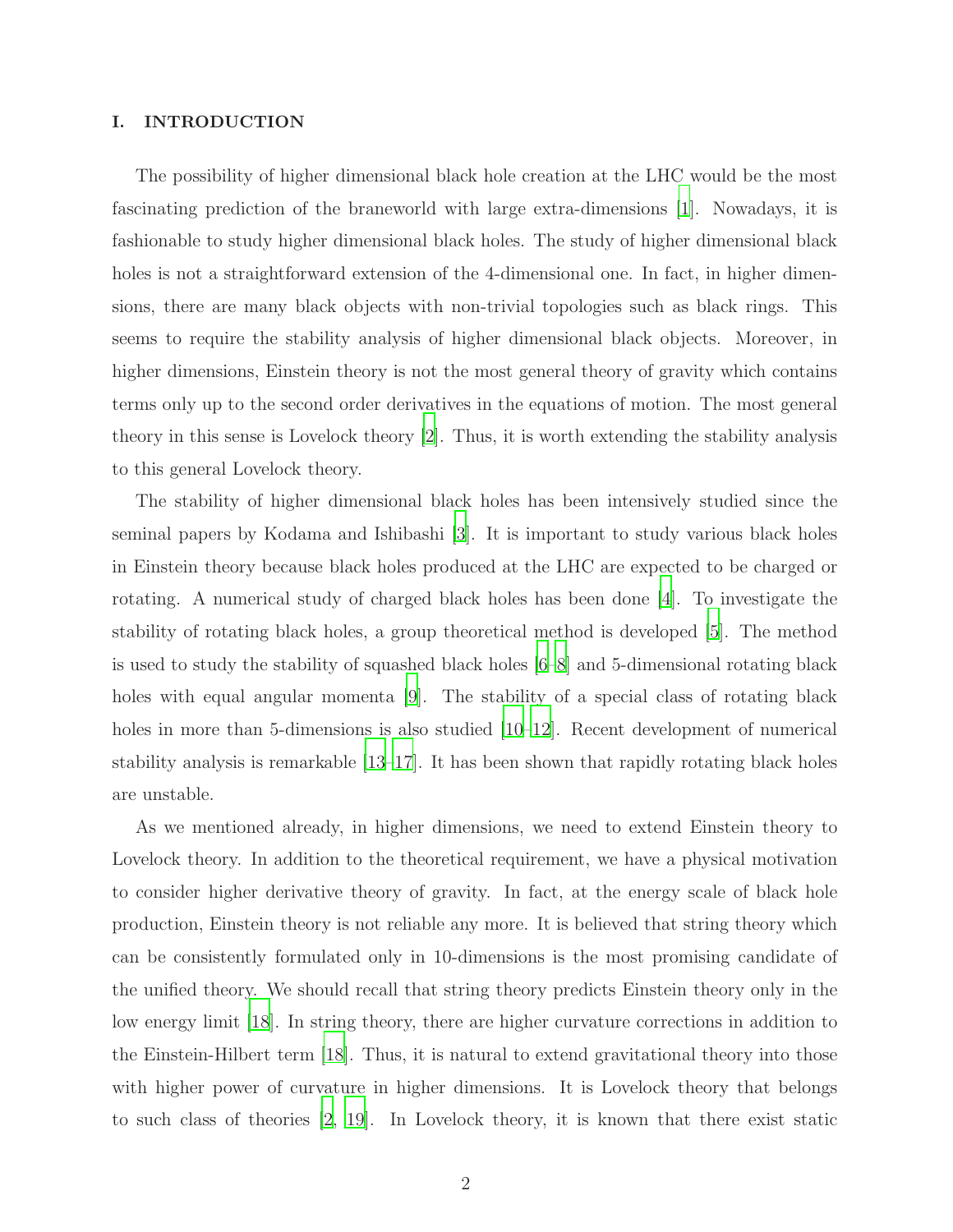spherical symmetric black hole solutions [\[20\]](#page-21-9) (and topological black hole solutions are also found in [\[21\]](#page-21-10)). Hence, it is natural to suppose black holes produced at the LHC are of this type [\[22](#page-21-11)]. Thus, it is important to study the stability of these Lovelock black holes.

In the case of the second order Lovelock theory, the so-called Einstein-Gauss-Bonnet theory, the stability analysis under tensor perturbations has been performed [\[23](#page-21-12)] (see also an earlier work [\[24](#page-21-13)]). The analysis has been also extended to the scalar and vector perturbations [\[25\]](#page-21-14). It is shown that there exists the scalar mode instability in 5-dimensions, the tensor mode instability in 6-dimensions, and no instability in other dimensions. Although Einstein-Gauss-Bonnet theory is the most general theory in 5 and 6-dimensions, it is not so in more than 6-dimensions. For example, when we consider 10-dimensional black holes, we need to incorporate the fourth order Lovelock term. Indeed, when we consider black holes at the LHC, it is important to consider these higher order Lovelock terms [\[26](#page-21-15)]. Hence, the purpose of this paper is to study the stability of black holes in any order Lovelock theory, namely, in any dimensions. We have already shown that Lovelock black holes are unstable in even-dimensions under tensor perturbations [\[27\]](#page-22-0). In this paper, we extend previous results to vector and scalar perturbations using the master equations we have obtained recently [\[28\]](#page-22-1).

The organization of this paper is as follows. In section [II,](#page-2-0) we review Lovelock theory and explain a graphical method for constructing Lovelock black hole solutions. In section [III,](#page-8-0) we consider tensor perturbations and show the instability of small Lovelock black holes in even-dimensions. This is a review of our previous paper [\[27\]](#page-22-0). In section [IV,](#page-12-0) we show that black holes are stable under vector perturbations. In section [V,](#page-14-0) we examine scalar perturbations and show that there exists the instability in odd-dimensions if black holes are sufficiently small. In section [VI,](#page-17-0) we present a detailed analysis for Einstein-Gauss-Bonnet theory to illustrate our statements. The final section [VII](#page-19-0) is devoted to the conclusion.

### <span id="page-2-0"></span>II. LOVELOCK BLACK HOLES

In this section, we review Lovelock theory and introduce a graphical method to reveal the nature of asymptotically flat black hole solutions.

The most general divergence free symmetric tensor constructed out of a metric and its first and second derivatives has been obtained by Lovelock [\[2\]](#page-20-1). The corresponding Lagrangian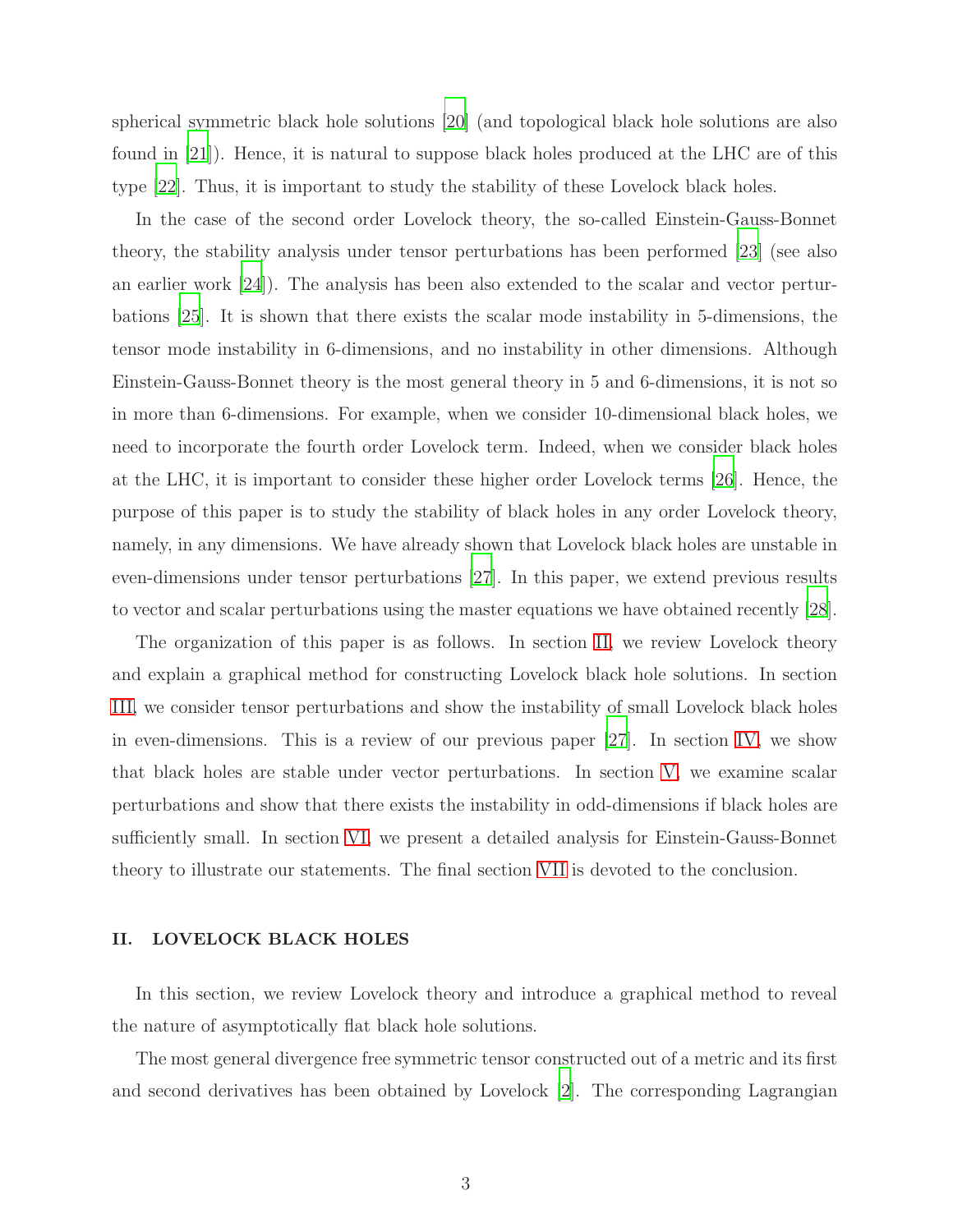can be constructed from m-th order Lovelock terms

$$
\mathcal{L}_m = \frac{1}{2^m} \delta^{\lambda_1 \sigma_1 \cdots \lambda_m \sigma_m}_{\rho_1 \kappa_1 \cdots \rho_m \kappa_m} R_{\lambda_1 \sigma_1}^{\rho_1 \kappa_1} \cdots R_{\lambda_m \sigma_m}^{\rho_m \kappa_m} , \qquad (1)
$$

where  $R_{\lambda\sigma}^{\rho\kappa}$  is the Riemann tensor in D-dimensions and  $\delta_{\rho_1\kappa_1\cdots\rho_m\kappa_m}^{\lambda_1\sigma_1\cdots\lambda_m\sigma_m}$  is the generalized totally antisymmetric Kronecker delta. By construction, the Lovelock terms vanish for  $2m > D$ . It is also known that the Lovelock term with  $2m = D$  is a topological term. Thus, Lovelock Lagrangian in D-dimensions is defined by

$$
L = \sum_{m=0}^{k} c_m \mathcal{L}_m , \qquad (2)
$$

where we defined the maximum order  $k \equiv [(D-1)/2]$  and  $c_m$  are arbitrary constants. Here, [z] represents the maximum integer satisfying  $[z] \leq z$ . Hereafter, we set  $c_0 = -2\Lambda$ ,  $c_1 = 1$ and  $c_m = a_m/m$  ( $m \ge 2$ ) for convenience. Taking variation of the Lagrangian with respect to the metric, we can derive Lovelock equation

<span id="page-3-1"></span>
$$
0 = \mathcal{G}^{\nu}_{\mu} = \Lambda \delta^{\nu}_{\mu} - \sum_{m=1}^{k} \frac{1}{2^{(m+1)}} \frac{a_m}{m} \delta^{\nu \lambda_1 \sigma_1 \cdots \lambda_m \sigma_m}_{\mu \rho_1 \kappa_1 \cdots \rho_m \kappa_m} R_{\lambda_1 \sigma_1}^{\rho_1 \kappa_1} \cdots R_{\lambda_m \sigma_m}^{\rho_m \kappa_m} . \tag{3}
$$

As is shown in [\[20](#page-21-9), [21\]](#page-21-10), there exist static exact solutions of Lovelock equation. Let us consider the following metric

<span id="page-3-4"></span>
$$
ds^{2} = -f(r)dt^{2} + \frac{dr^{2}}{f(r)} + r^{2}\bar{\gamma}_{ij}dx^{i}dx^{j} , \qquad (4)
$$

where  $\bar{\gamma}_{ij}$  is the metric of  $n \equiv D-2$ -dimensional constant curvature space with a curvature  $\kappa=1,0$  or -1. Using this metric ansatz, we can calculate Riemann tensor components as

<span id="page-3-0"></span>
$$
R_{tr}^{tr} = -\frac{f''}{2}, \ R_{ti}^{ij} = R_{ri}^{rj} = -\frac{f'}{2r} \delta_i^j, \ R_{ij}^{kl} = \left(\frac{\kappa - f}{r^2}\right) \left(\delta_i^k \delta_j^l - \delta_i^l \delta_j^k\right) \ . \tag{5}
$$

Substituting [\(5\)](#page-3-0) into [\(3\)](#page-3-1) and defining a new variable  $\psi(r)$  by

<span id="page-3-3"></span>
$$
f(r) = \kappa - r^2 \psi(r) \tag{6}
$$

we obtain an algebraic equation

<span id="page-3-2"></span>
$$
W[\psi] \equiv \sum_{m=2}^{k} \left[ \frac{a_m}{m} \left\{ \prod_{p=1}^{2m-2} (n-p) \right\} \psi^m \right] + \psi - \frac{2\Lambda}{n(n+1)} = \frac{\mu}{r^{n+1}} . \tag{7}
$$

In [\(7\)](#page-3-2), we used  $n = D - 2$  and  $\mu$  is a constant of integration which is related to the ADM mass as [\[29](#page-22-2)]:

<span id="page-3-5"></span>
$$
M = \frac{2\mu \pi^{(n+1)/2}}{\Gamma((n+1)/2)} ,
$$
\n(8)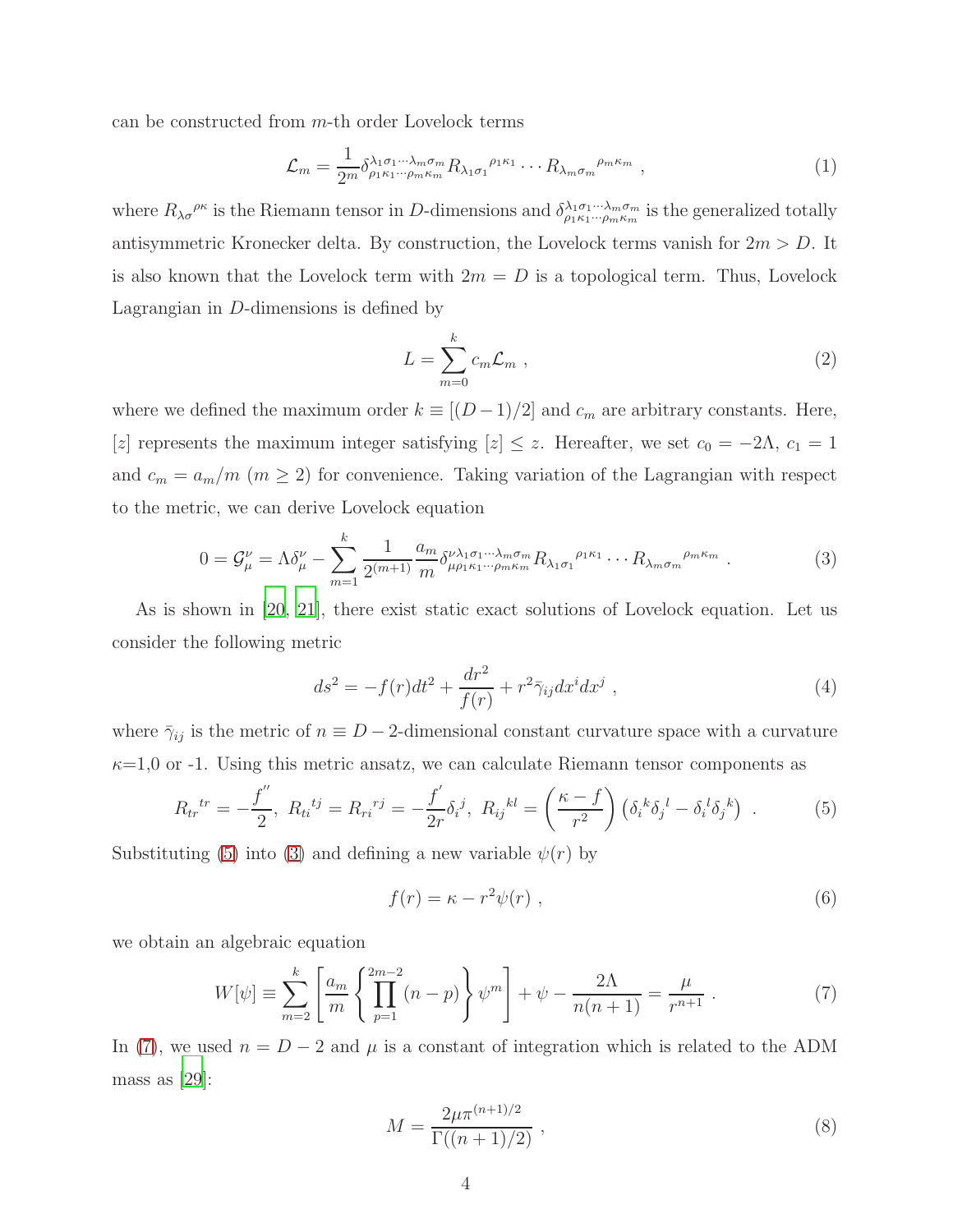

<span id="page-4-0"></span>FIG. 1: The intersection between the solid curve and the thin horizontal line determines the solution  $\psi = \psi(r)$  for the case  $n = 4$ . Apparently, the infinity  $r = \infty$  corresponds to  $\psi = 0$ . The intersection between solid and dashed curve gives a horizon  $r_H$ .

where we used a unit  $16\pi G = 1$ .

From [\(7\)](#page-3-2), it is easy to see that the solution  $f(r)$  has many branches. In this paper, we want to concentrate on asymptotically flat spherically symmetric, i.e.  $\Lambda = 0$  and  $\kappa = 1$ , solutions with a positive ADM mass  $\mu > 0$  because such black holes could be created at the LHC. We also assume that Lovelock coefficients satisfy

<span id="page-4-1"></span>
$$
a_m \ge 0 \t{,} \t(9)
$$

for simplicity. For example, in the case of  $n = 3$ , the theory is reduced to Einstein-Gauss-Bonnet theory. In this case, Eq.[\(7\)](#page-3-2) reads

$$
a_2 \psi^2 + \psi = \frac{\mu}{r^4} \,, \tag{10}
$$

which can be explicitly solved as

$$
\psi = \frac{-1 \pm \sqrt{1 + \frac{4a_2\mu}{r^4}}}{2a_2} \,. \tag{11}
$$

The upper branch leads to the asymptotically flat solution

$$
f(r) = 1 + \frac{r^2}{2a_2} \left[ 1 - \sqrt{1 + \frac{4a_2\mu}{r^4}} \right] \tag{12}
$$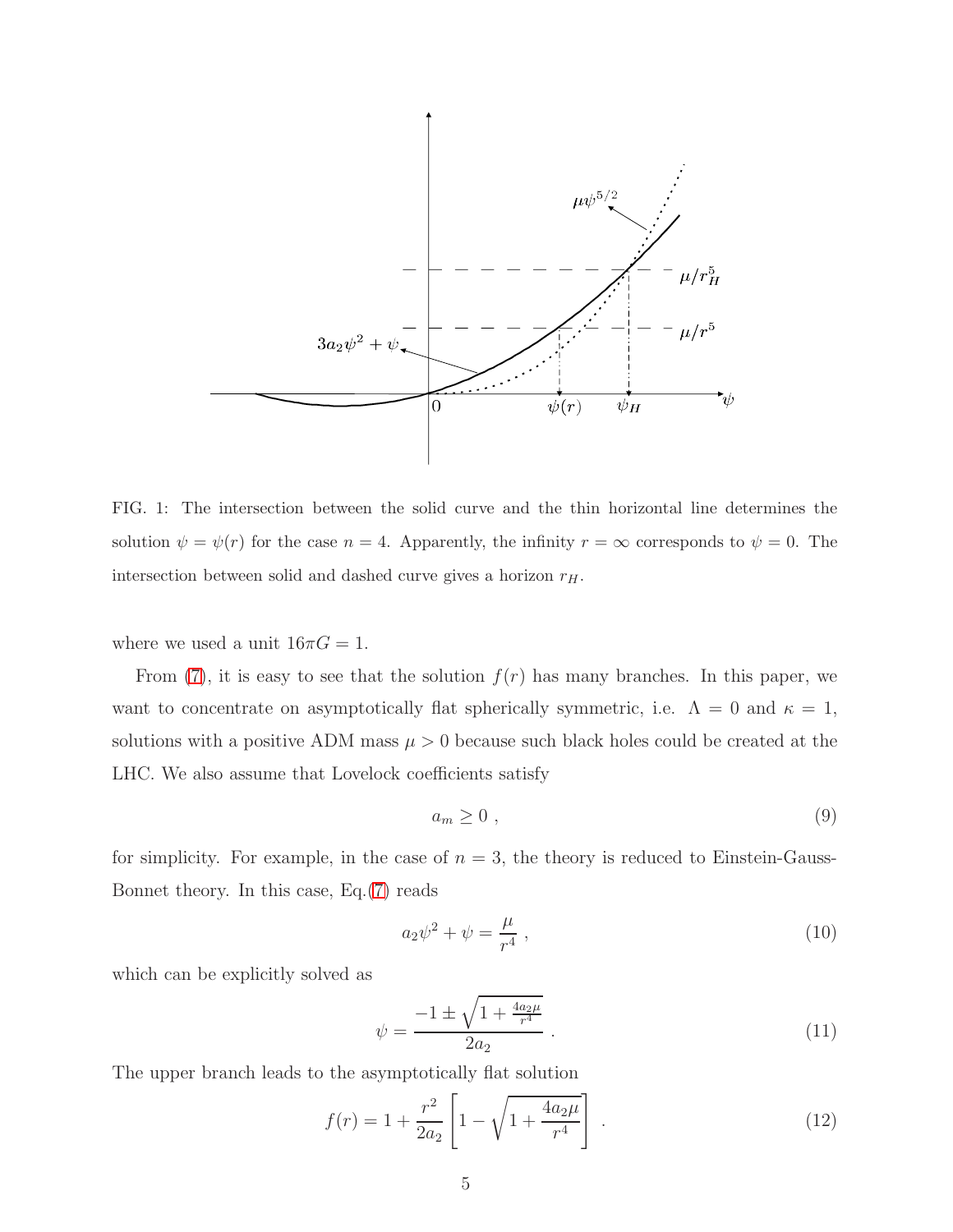In the case of  $n = 4$ , Eq.[\(7\)](#page-3-2) is reduced to

$$
3a_2\psi^2 + \psi = \frac{\mu}{r^5} \,. \tag{13}
$$

Although it is easy to solve this equation analytically, in Fig[.1,](#page-4-0) a graphical method is also explained for this case. However, in the case of  $n = 5$ , Eq.[\(7\)](#page-3-2) becomes the third order algebraic equation

<span id="page-5-0"></span>
$$
8a_3\psi^3 + 6a_2\psi^2 + \psi = \frac{\mu}{r^6} \,. \tag{14}
$$

We have a formula for solutions of Eq.[\(14\)](#page-5-0), however, the roots are complicated in general. Hence, we use a graphical method illustrated in Fig[.2.](#page-5-1) Because of the conditions [\(9\)](#page-4-1), the function is monotonic for positive  $\psi$ . From [\(7\)](#page-3-2), we see the root behaves  $\psi \sim \mu/r^{n+1}$  or  $f(r) \sim 1 - \mu/r^{n-1}$  as  $r \to \infty$ . Thus, the asymptotically flat solutions belong to the branch where  $\psi$  is always positive.



<span id="page-5-1"></span>FIG. 2: We illustrate a graphical method for  $n = 5$  case. In this case, the third order Lovelock theory is most general. Therefore,  $W[\psi]$  in [\(7\)](#page-3-2) reads a cubic polynomial. In this figure, three roots are depicted. Among these roots, only  $\psi \geq 0$  one corresponds to an asymptotically flat solution.

Now, let us look for the horizon of black holes. The horizon radius of the asymptotically flat solution is characterized by  $f(r_H) = 0$ . From [\(6\)](#page-3-3), we have a relation  $\psi_H \equiv \psi(r_H) = 1/r_H^2$ . Using this relation and [\(7\)](#page-3-2), we obtain an algebraic equation

<span id="page-5-2"></span>
$$
W[\psi_H] = \mu \psi_H^{(n+1)/2} \tag{15}
$$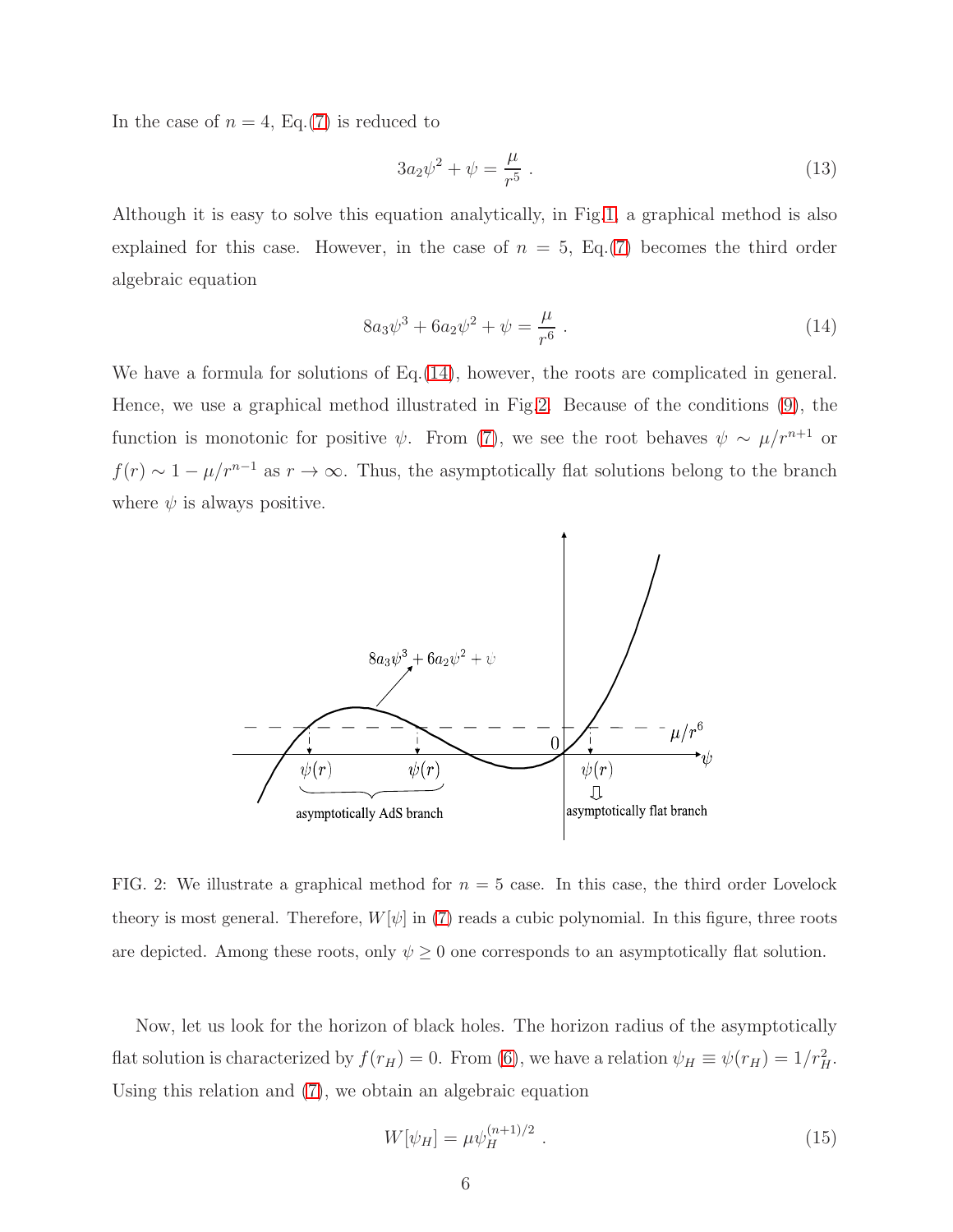This determines  $\psi_H$  and hence  $r_H$ . For example, in the case of  $n = 3$ , we can easily solve this polynomial equation [\(15\)](#page-5-2) as

<span id="page-6-1"></span>
$$
\psi_H = \frac{1}{\mu - a_2} \tag{16}
$$

Note that if  $\mu \le a_2$ , there appears a naked singularity. So, we consider the range  $\mu > a_2$ . In the case of  $n=4$ , since it is a bit complicated to solve Eq. [\(15\)](#page-5-2) analytically, we present a graphically method in Fig[.1.](#page-4-0) Similarly, in Fig[.3,](#page-7-0) we present a graphical method to solve Eq.[\(15\)](#page-5-2) for  $n = 5$ . From Fig[.3,](#page-7-0) it is obvious that the range  $\infty \ge r \ge r_H$  corresponds to  $0 \leq \psi \leq \psi_H$  when  $f(r)$  describes an asymptotically flat solution. It is also apparent that  $\psi_H$  becomes larger as  $\mu$  becomes smaller.

Remarkably, the nature of black holes depends on the dimensions. In even-dimensions  $n = 2k$ , dividing [\(15\)](#page-5-2) by  $\psi_H$ , we have

$$
-\mu \psi_H^{(2k-1)/2} + \sum_{m=2}^k \left[ \frac{a_m}{m} \left\{ \prod_{p=1}^{2m-2} (n-p) \right\} \psi_H^{m-1} \right] + 1 = 0 . \tag{17}
$$

Near  $\psi_H = 0$ , the left hand side is positive; however, when  $\psi_H$  is sufficiently large, it is negative. Then, there exists a positive root somewhere between. This root moves from 0 to  $\infty$  as  $\mu$  moves from  $\infty$  to 0. Thus, there is no restriction for  $\mu$  in this case. On the other hand, in odd-dimensions  $n = 2k - 1$ , after dividing by  $\psi_H$ , Eq.[\(15\)](#page-5-2) becomes

<span id="page-6-0"></span>
$$
\left(\frac{a_k}{k}\left\{\prod_{p=1}^{2k-2}(n-p)\right\}-\mu\right)\psi_H^{k-1}+\sum_{m=2}^{k-1}\left[\frac{a_m}{m}\left\{\prod_{p=1}^{2m-2}(n-p)\right\}\psi_H^{m-1}\right]+1=0.
$$
 (18)

In order to have a positive root, we need  $\mu > \frac{a_k}{k} \left\{ \prod_{p=1}^{2k-2} (n-p) \right\}$ . Hence, we have the lower bound for the mass in odd-dimensions. In fact, there exists a positive root in this case, because the left hand side of Eq.[\(18\)](#page-6-0) is positive near  $\psi_H = 0$  and negative for sufficiently large  $\psi_H$ . Furthermore, It is not difficult to see that this root approaches 0 as  $\mu \to \infty$ and approaches  $\infty$  as  $\mu \to \frac{a_k}{k} \left\{ \prod_{p=1}^{2k-2} (n-p) \right\}$ . Therefore, the root  $\psi_H$  moves in the range  $0 < \psi_H < \infty$  as  $\mu$  moves in the range  $\frac{a_k}{k} \left\{ \prod_{p=1}^{2k-2} (n-p) \right\} < \mu < \infty$ .

Finally, we examine the singularity in the solutions. Using the metric ansatz [\(4\)](#page-3-4), the Kretschmann scalar  $R_{\mu\nu\lambda\rho}R^{\mu\nu\lambda\rho}$  is

$$
R_{\mu\nu\lambda\rho}R^{\mu\nu\lambda\rho} = f'' + 2n\frac{f'^2}{r^2} + 2n(n-1)\frac{(\kappa - f)^2}{r^4}.
$$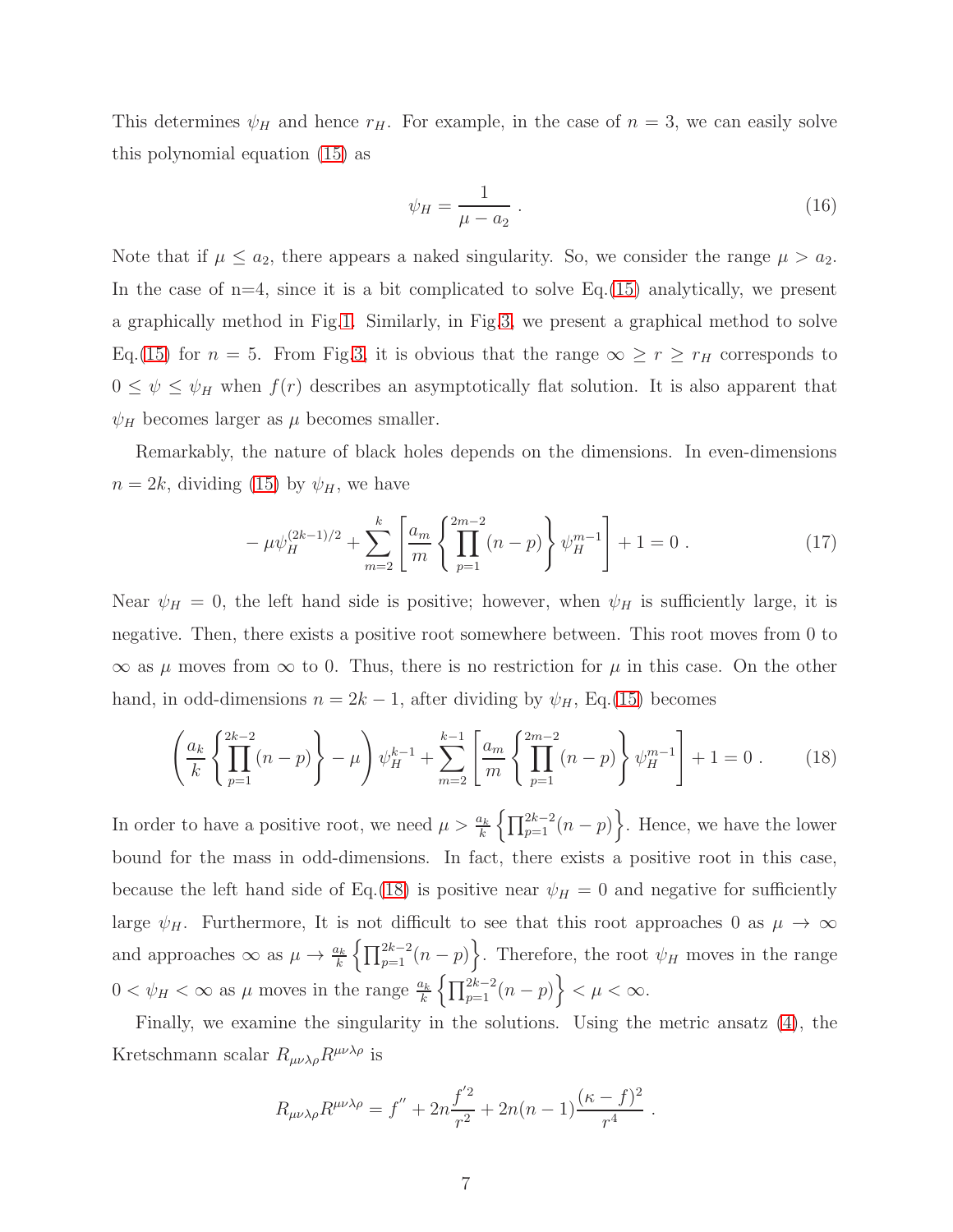

<span id="page-7-0"></span>FIG. 3: For  $n = 5$  case, this figure explains a method for calculating  $\psi_H$  or  $r_H$  graphically. The positive root of Eq.[\(15\)](#page-5-2)  $\psi_H$  can be obtained from the intersection of the solid and dashed curves. Since the intersection between the horizontal line and the solid curve gives a solution  $\psi = \psi(r)$ , the horizon radius  $r_H$  is determined from the intersection of the horizontal line, the solid and dashed curves.

Thus, this solution has curvature singularities at  $r = 0$  or at the point where derivatives of  $f(r)$  diverges. For example,  $f'$  diverges at the point where  $\psi'$  diverges because of  $f' =$  $-2r\psi + r^2\psi'$ . Taking a derivative of [\(7\)](#page-3-2) with respect to r, we have a relation

$$
\psi' = -\frac{(n+1)\mu}{r^{n+2}\partial_{\psi}W[\psi]}.
$$

Hence, a curvature singularity appears at the point  $\partial_{\psi}W = 0$ . However, for the asymptotically flat branch,  $W[\psi]$  is monotonically increasing function of  $\psi$ . Hence, we conclude  $\partial_{\psi}W[\psi]>0$ . Similarly, for asymptotically flat spherical symmetric solutions, we can prove that the conditions  $|1 - f| < \infty$ ,  $|f'| < \infty$  and  $|f''| < \infty$  are satisfied except for  $r = 0$ . Therefore, there is a curvature singularity only at  $r = 0$  in the cases we are considering. And asymptotically flat solutions have the horizon if the parameter  $\mu$  is sufficiently large. So, these solutions do not have a naked singularity and describe black holes with a mass M defined by Eq.[\(8\)](#page-3-5).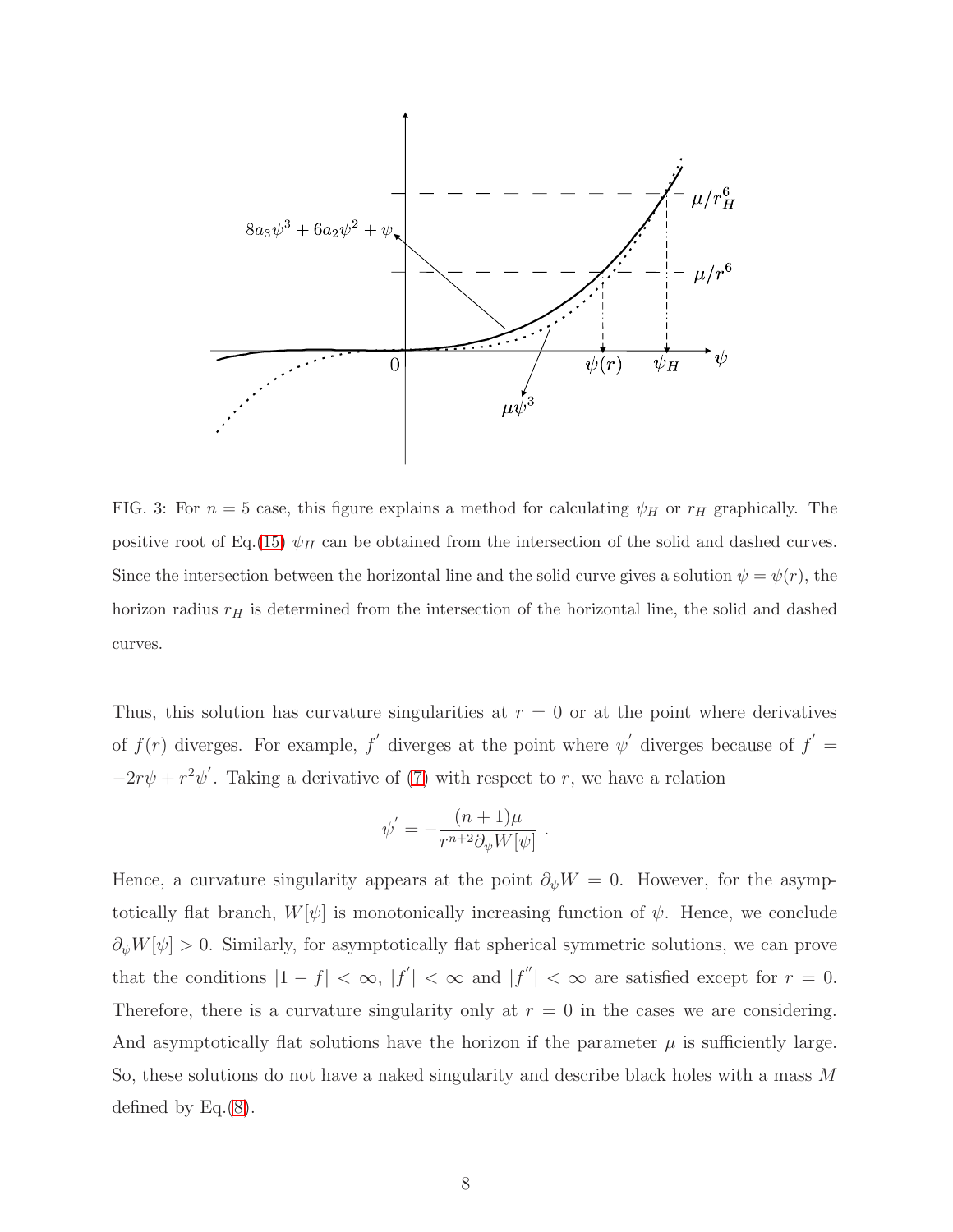#### <span id="page-8-0"></span>III. STABILITY ANALYSIS FOR TENSOR PERTURBATIONS

In this section, we examine the stability under tensor perturbations, which we have already studied in [\[27\]](#page-22-0).

We start from the master equation for tensor perturbations

<span id="page-8-1"></span>
$$
- f^{2} \chi'' - \left( f^{2} \frac{T''}{T'} + \frac{2f^{2}}{r} + f f' \right) \chi' + \frac{(2\kappa + \gamma_{t}) f T''}{(n - 2)r T'} \chi = \omega^{2} \chi , \qquad (19)
$$

where  $\omega$  is a frequency and we have defined a key function

$$
T(r) = r^{n-1} \partial_{\psi} W[\psi] \tag{20}
$$

In [\(19\)](#page-8-1),  $\chi$  is the master variable and  $\gamma_t$  is eigenvalue of tensor harmonics which is given by  $\gamma_t = \ell(\ell + n - 1) - 2$ ,  $(\ell = 2, 3, 4 \cdots)$  for  $\kappa = 1$  and positive real numbers for  $\kappa = -1, 0$ .

Here, we should recall our assumptions. We assumed the conditions [\(9\)](#page-4-1) are satisfied. And we also assumed spherical symmetry and positivity of the mass, i.e.,  $\kappa = 1$  and  $\mu > 0$ . Then, there exists an asymptotically flat spherical symmetric branch which we have considered in section [II.](#page-2-0) Note that  $T(r)$  which is defined above is always positive in this branch.

#### A. Criterion for Stability

We will present the condition for the stability of the solutions we are considering.

As we will soon see, the master equation  $(19)$  can be transformed into the Schrödinger form. To do this, we have to impose the condition

<span id="page-8-2"></span>
$$
T'(r) > 0 , \quad \text{(for } r > r_H). \tag{21}
$$

In fact, this is necessary for the linear analysis to be applicable. In the case that there exists  $r_0$  such that  $T'(r_0) = 0$  and  $r_0 > r_H$ , we encounter a singularity. Using approximations  $T'(r) \sim T''(r_0)(r - r_0) \equiv T''(r_0)y$ ,  $f(r) = f(r_0)$  and  $r = r_0$ , [\(19\)](#page-8-1) approximately becomes

$$
y\frac{d^2\chi}{dy^2} + \frac{d\chi}{dy} + c\chi = 0.
$$
 (22)

This shows that near  $r = r_0$ ,  $\chi$  behaves as  $\chi \sim c_1 + c_2 \log y$ , where  $c_1$  and  $c_2$  are constants of integration. Hence, the solution is singular at  $y = 0$  for generic perturbations. The similar situation occurs even in cosmology with higher derivative terms [\[30](#page-22-3), [31](#page-22-4)]. In those cases,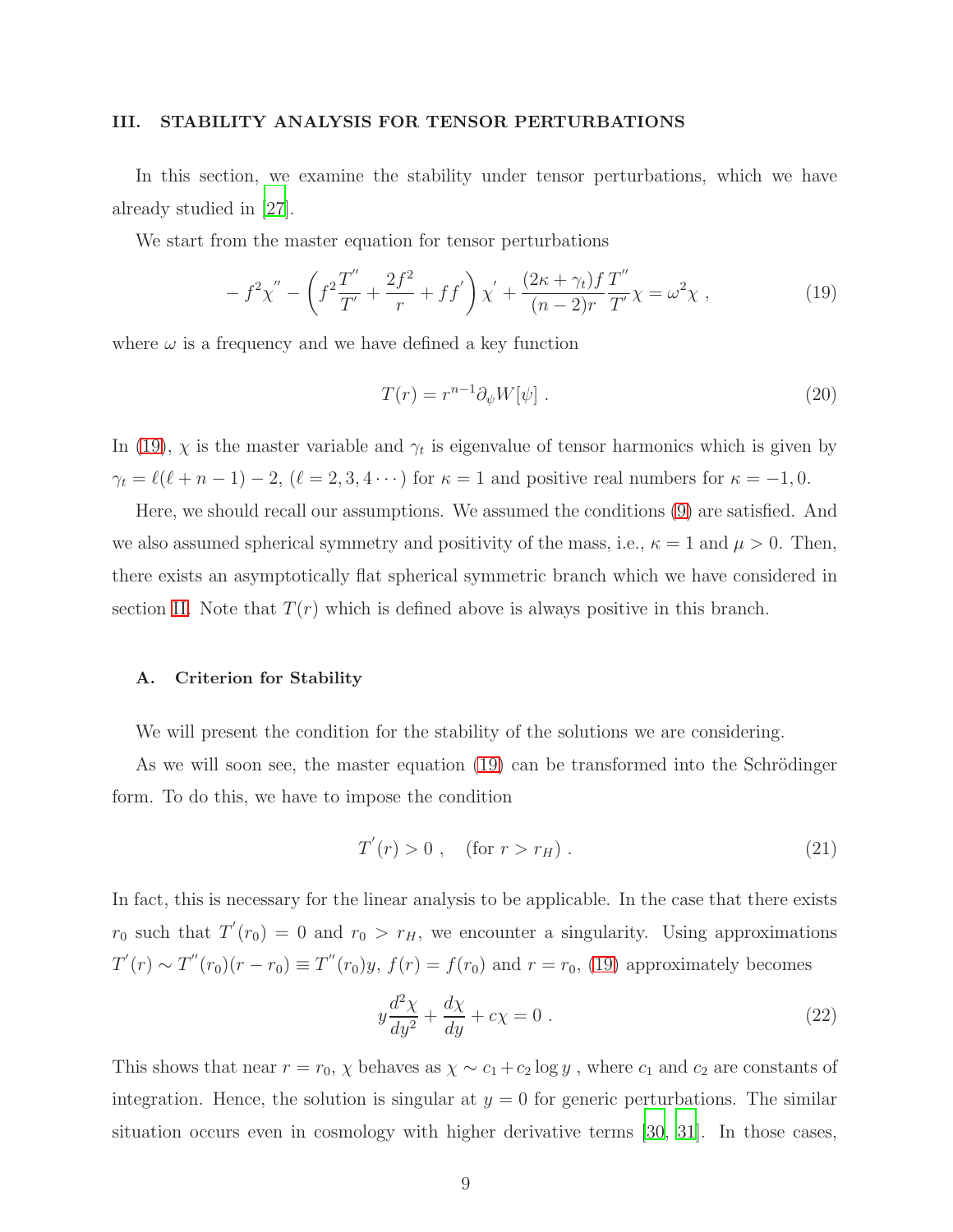this kind of singularity alludes to ghosts. Indeed, if there is a region  $T'(r) < 0$  outside the horizon, the kinetic term of perturbations has a wrong sign. Hereafter, we call this the ghost instability.

When the condition [\(21\)](#page-8-2) is fulfilled, introducing a new variable  $\Psi(r) = \chi(r)r\sqrt{T'(r)}$  and switching to the coordinate  $r^*$ , defined by  $dr^*/dr = 1/f$ , we can rewrite Eq.[\(19\)](#page-8-1) as

<span id="page-9-0"></span>
$$
-\frac{d^2\Psi}{dr^{*2}} + V_t(r(r^*))\Psi = \omega^2\Psi ,
$$
\n(23)

where

$$
V_t(r) = \frac{(2\kappa + \gamma_t)f}{(n-2)r} \frac{d\ln T'}{dr} + \frac{1}{r\sqrt{T'}} f\frac{d}{dr} \left(f\frac{d}{dr}r\sqrt{T'}\right)
$$
(24)

is an effective potential.

For discussing the stability, the "S-deformation" approach is useful [\[3](#page-20-2), [23\]](#page-21-12). Let us define the operator

$$
\mathcal{H} \equiv -\frac{d^2}{dr^{*2}} + V_t \tag{25}
$$

acting on smooth functions defined on  $I = (r_H^*, \infty)$ . Then, [\(23\)](#page-9-0) is the eigenequation and  $\omega^2$ is eigenvalue of  $H$ . We also define the inner products as

<span id="page-9-2"></span>
$$
(\varphi_1, \varphi_2) = \int_I \varphi_1^* \varphi_2 dr^* . \qquad (26)
$$

In this case, for any  $\varphi$ , we can find a smooth function S such that

$$
(\varphi, \mathcal{H}\varphi) = \int_{I} (|D\varphi|^{2} + \tilde{V}|\varphi|^{2}) dr^{*}, \qquad (27)
$$

where we have defined

$$
D = \frac{d}{dr^*} + S \ , \quad \tilde{V} = V_t + f\frac{dS}{dr} - S^2 \ . \tag{28}
$$

Following [\[23\]](#page-21-12), we choose  $S$  to be

$$
S = -f\frac{d}{dr}\ln\left(r\sqrt{T'}\right). \tag{29}
$$

Then, we obtain the formula

<span id="page-9-1"></span>
$$
(\varphi, \mathcal{H}\varphi) = \int_{I} |D\varphi|^{2} dr^{*} + (2\kappa + \gamma_{t}) \int_{r_{H}}^{\infty} \frac{|\varphi|^{2}}{(n-2)r} \frac{d\ln T'}{dr} dr . \qquad (30)
$$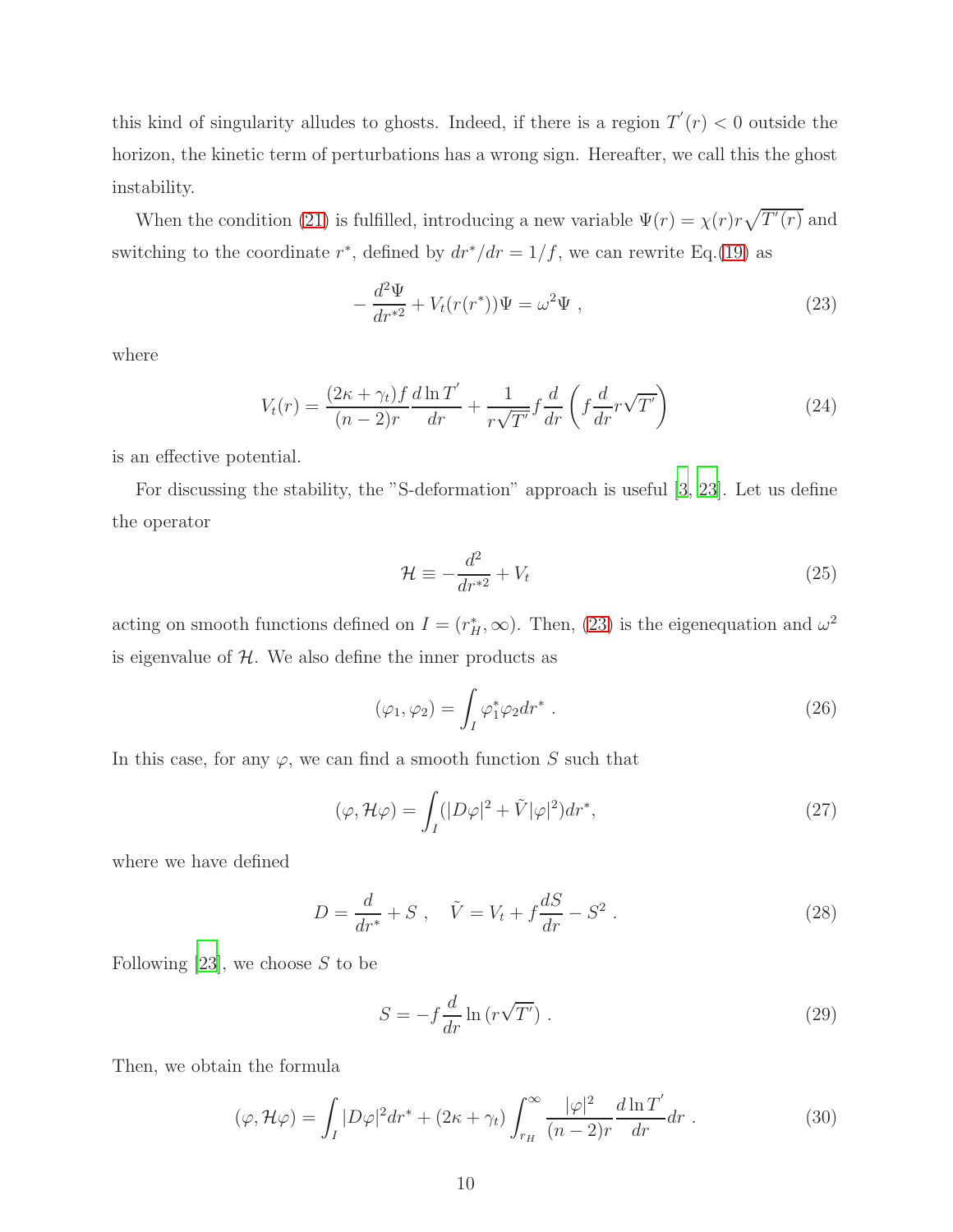Here, the point is that the second term in [\(30\)](#page-9-1) includes a factor  $2\kappa + \gamma_t > 0$ , but T' does not include  $\gamma_t$ . Hence, by taking a sufficiently large  $2\kappa + \gamma_t$ , we can always make the second term dominant.

Now, let us show that the sign of  $d \ln T'/dr$  determines the stability. If  $d \ln T'/dr > 0$ on I, the solution [\(4\)](#page-3-4) is stable. This can be understood as follows. Note that  $2\kappa + \gamma_t > 0$ , then we have  $\tilde{V} > 0$  for this case. That means  $(\varphi, \mathcal{H}\varphi) > 0$  for arbitrary  $\varphi$  if  $d \ln T'/dr > 0$ on I. We choose, for example,  $\varphi$  as the lowest eigenstate, then we can conclude that the lowest eigenvalue  $\omega_0^2$  is positive. Thus, we proved the stability. The other way around, if  $d\ln T'/dr < 0$  at some point in I, the solution is unstable. To prove this, the inequality

<span id="page-10-0"></span>
$$
\frac{(\varphi, \mathcal{H}\varphi)}{(\varphi, \varphi)} \ge \omega_0^2 \tag{31}
$$

is useful. This inequality is correct for arbitrary  $\varphi$ . If  $d\ln T'/dr < 0$  at some point in I, we can find  $\varphi$  such that

$$
\int_{r_H}^{\infty} \frac{|\varphi|^2}{(n-2)r} \frac{d\ln T'}{dr} dr < 0.
$$
\n(32)

In this case, [\(30\)](#page-9-1) is negative for sufficiently large  $2\kappa + \gamma_t$ . Then, the inequality [\(31\)](#page-10-0) implies  $\omega_0^2$  < 0 and the solution has unstable modes. Thus, we can conclude that the solution is stable if and only if  $d \ln T'/dr > 0$  on I.

From the above logic, if  $d \ln T'/dr$  has a negative region, negative  $\omega^2$  states exist. Therefore, this instability is dynamical. Then, we call this as dynamical instability in order to distinguish this from the ghost instability which is caused by negativity of  $T'(r)$ .

We want to summarize this subsection. If  $T'$  has negative region outside the horizon  $r > r_H$ , Lovelock black holes have the ghost instability. Even if T' is always positive, Lovelock black holes have the dynamical instability if  $T''$  has a negative region outside the horizon. Therefore, Lovelock black holes are stable under tensor perturbations if and only if  $T'$  and  $T''$  are always positive outside the horizon.

### B. Instability of Small Lovelock Black Holes in Even-dimensions

In this subsection, we check the sign of T' and T'' for asymptotic flat solutions  $f(r)$ . In order to see the sign of these functions, it is useful to express them as functions of  $\psi$  instead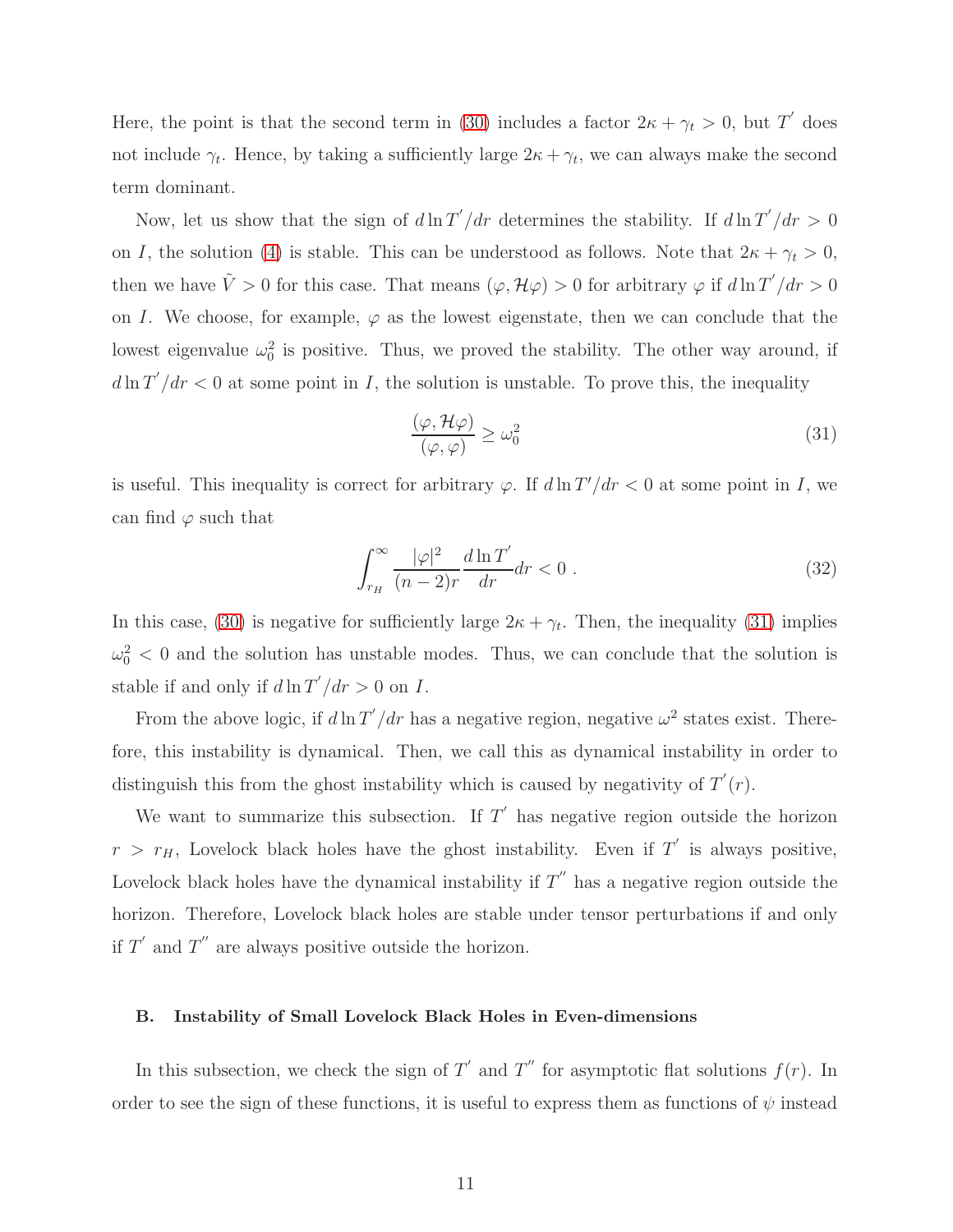of  $r$ . Using Eq. $(7)$  and its derivative, we obtain

$$
(\partial_{\psi} W[\psi]) \psi' = -(n+1)\frac{\mu}{r^{n+2}} = -(n+1)\frac{W[\psi]}{r}.
$$
 (33)

The above formula can be used to eliminate  $\psi'$  in  $T'$ . The result reads

<span id="page-11-3"></span>
$$
T'(r) = \frac{r^{n-2}}{\partial_{\psi}W} \left[ (n-1) \left( \partial_{\psi}W \right)^2 - (n+1) W \partial_{\psi}^2 W \right] \tag{34}
$$

Similarly,  $T''$  can be written as

<span id="page-11-2"></span>
$$
T'' = \frac{r^{n-3}}{(\partial_{\psi}W)^3} \left[ (n-1)(n-2) (\partial_{\psi}W)^4 - (n+1)(n-4)W (\partial_{\psi}W)^2 \partial_{\psi}^2 W \right. \\ \left. + (n+1)^2 W^2 \left\{ \partial_{\psi}W \partial_{\psi}^3 W - (\partial_{\psi}^2W)^2 \right\} \right]. \tag{35}
$$

Since  $W[\psi]$  is a polynomial function of  $\psi$  and  $\partial_{\psi}W$  is positive, we can determine the sign of  $T'$  and  $T''$  by examining the sign of polynomial in the numerators. Thus, the stability problem has been reduced to an algebraic one.

Substituting the general form of  $W[\psi]$  into  $T'$ , we obtain

<span id="page-11-0"></span>
$$
T'(r) = r^{n-2} \frac{K[\psi]}{1 + \sum_{m=2}^{k} \left[ a_m \left\{ \prod_{p=1}^{2m-2} (n-p) \right\} \psi^m \right]},
$$
\n(36)

where

<span id="page-11-1"></span>
$$
K[\psi] = (n-1) + \sum_{m=2}^{k} \left[ a_m(n-1) \left\{ (3-m)n - (m+1) \right\} \left\{ \prod_{p=2}^{2m-2} (n-p) \right\} \psi^{m-1} \right] + \sum_{m,j=2}^{k} \left[ a_m a_j(n-1) \left\{ \prod_{p=2}^{2m-2} (n-p) \right\} \left\{ \prod_{p=1}^{2j-2} (n-p) \right\} - \frac{j(n-1) - (m-1)(n+1)}{j} \psi^{j+m-2} \right].
$$
 (37)

The factor other than  $K[\psi]$  in [\(36\)](#page-11-0) are manifestly positive, so the sign of  $K[\psi]$  determines that of T'. However, from [\(37\)](#page-11-1), it is clear that sign of  $K[\psi]$  depends on dimensions and Lovelock coefficients  $a_m$ . Therefore, if Lovelock black holes have the ghost instability depends on dimensions and Lovelock coefficients.

However, as we will show later,  $T''$  has a negative region in even-dimensions if Lovelock black holes are sufficiently small. Therefore, even if  $T'$  are always positive and consequently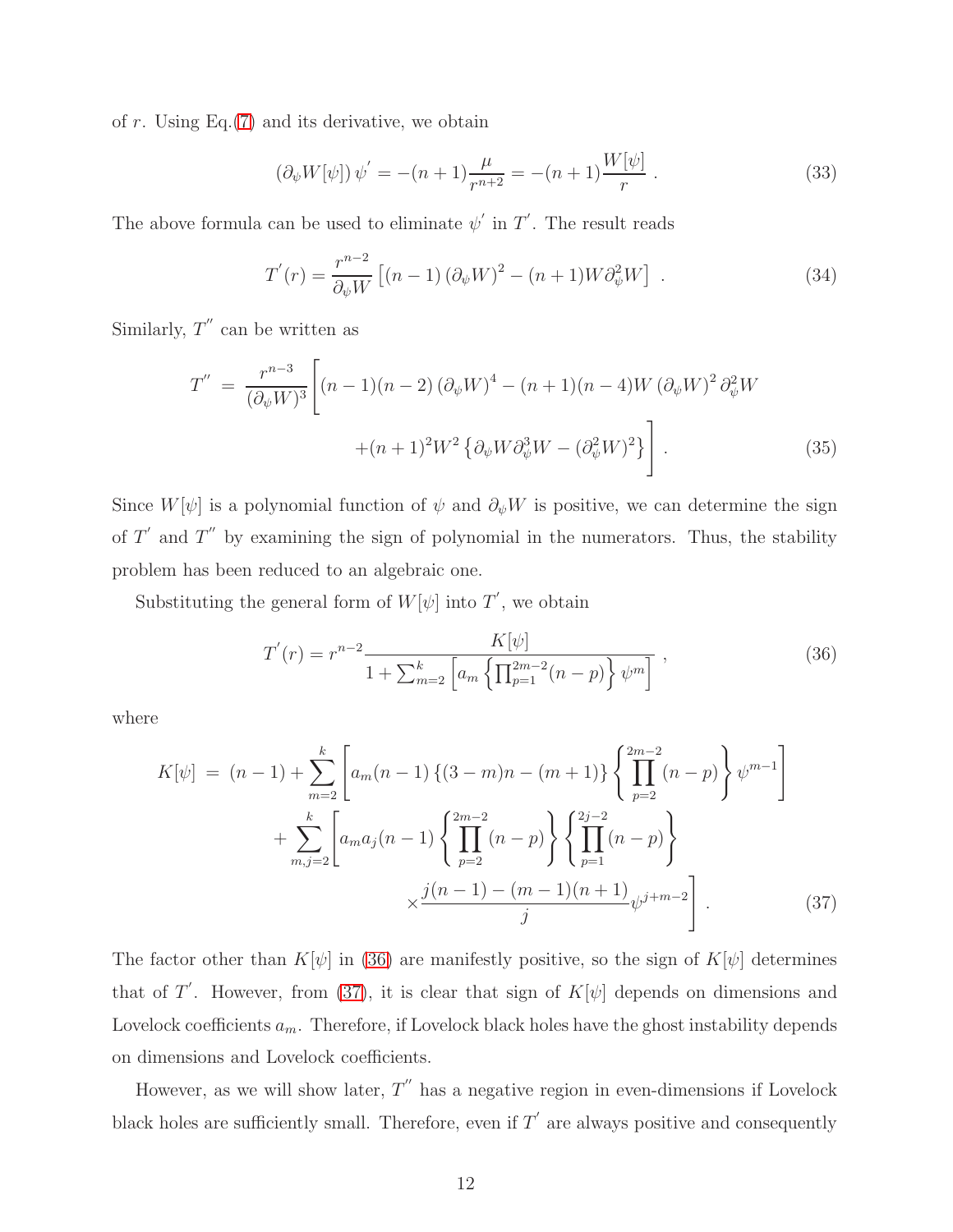Lovelock black holes have no ghost instability, they have the dynamical instability as long as the ADM mass is sufficiently small.

Substituting the explicit form of  $W[\psi]$  into the formula [\(35\)](#page-11-2), we get

$$
T'' = r^{n-3} \frac{L[\psi]}{\left(1 + \sum_{m=2}^{k} \left[a_m \left\{\prod_{p=1}^{2m-2} (n-p)\right\} \psi^m\right]\right)^3} \,. \tag{38}
$$

Here, the lowest and the leading term of  $L[\psi]$  is

<span id="page-12-1"></span>
$$
L[\psi] = (n-1)(n-2) + \cdots
$$
  
 
$$
+ \frac{a_k^4}{k^2} \left\{ \prod_{p=1}^{2k-2} (n-p)^4 \right\} (n - (2k-1))(n - (3k-1))\psi^{4k-4} . \tag{39}
$$

We note that the highest order  $k = [(D-1)/2]$  is related to dimensions as  $n = 2k-1$  in odddimensions and  $n = 2k$  in even-dimensions. In odd-dimensions, the leading term disappears. Hence, we cannot say anything in general. Hence, we consider only even-dimensions.

Let us examine the sign of  $L[\psi]$  ( $\psi \geq 0$ ). If  $n = 2k$ , the coefficient of the lowest term is positive and that of the leading one of [\(39\)](#page-12-1) is negative. Therefore,  $L[\psi] > 0$  near  $\psi = 0$ and  $L[\psi] < 0$  for large  $\psi$ . This means that there exists roots of  $L[\psi] = 0$  because  $L[\psi]$  is a continuous function. Let  $\psi_0$  be the lowest positive root. If  $\psi_H < \psi_0$ , then  $L[\psi] > 0$  for  $0 \le \psi \le \psi_H$ , and hence we conclude  $T'' > 0$  for  $r > r_H$ . While, if  $\psi_H > \psi_0$ , then there exists a region  $L[\psi] < 0$  in the range  $\psi_0 \leq \psi \leq \psi_H$ . Thus, there exists a region  $T'' < 0$  outside the horizon  $r > r_H$ . Therefore, black holes are stable if  $\psi_H < \psi_0$  and unstable if  $\psi_H > \psi_0$ . Since  $\psi_H$  becomes larger as  $\mu$  becomes smaller, we conclude that there exist a critical mass below which black holes become unstable.

To conclude this section, by considering tensor perturbations, we can say that "When the ADM mass is sufficiently small, Lovelock black holes in even-dimensions have the ghost instability or the dynamical instability; that is, small Lovelock black holes are unstable in even-dimensions ".

## <span id="page-12-0"></span>IV. STABILITY ANALYSIS FOR VECTOR PERTURBATIONS

In this section, we consider the stability of Lovelock black holes under vector perturbations.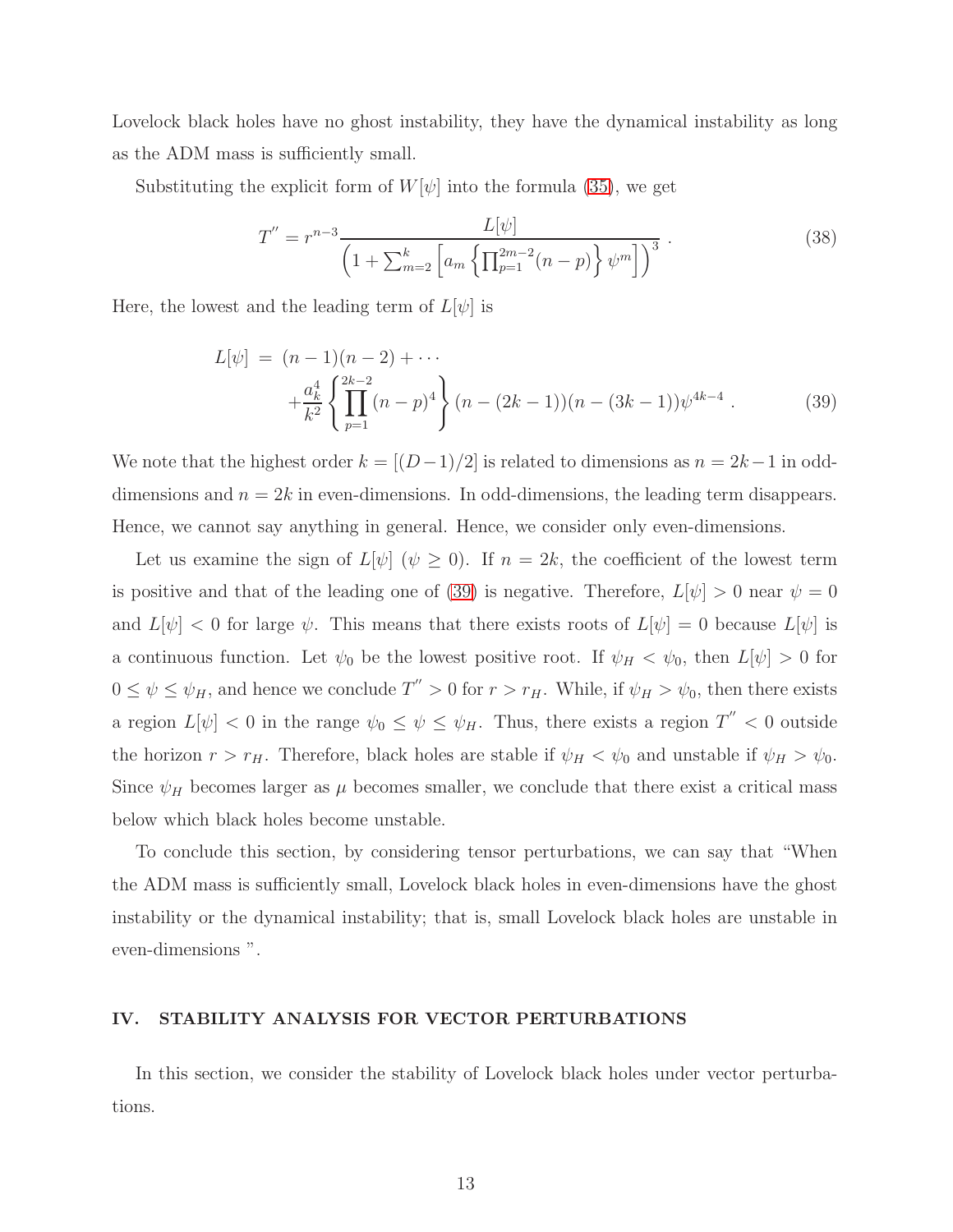Master equation for vector perturbation is given by [\[28](#page-22-1)];

$$
- \partial_{r^*}^2 \Psi + V_v(r)\Psi = \omega^2 \Psi \tag{40}
$$

where

$$
V_v(r) = \frac{1}{\frac{1}{r\sqrt{T'}}} f \partial_r \left( f \partial_r \frac{1}{r\sqrt{T'}} \right) + \left( \frac{\gamma_v}{n-1} - \kappa \right) \frac{f T'}{rT} \,. \tag{41}
$$

Here,  $\Psi$  is the master variable and  $\gamma_v$  are eigenvalues of vector harmonics with  $\gamma_v = \ell(\ell +$  $n-1$ ) − 1 ( $\ell \geq 1$ ) for  $\kappa = 1$  and non-negative real numbers for  $\kappa = 0, -1$ . This equation is obtained provided that tensor perturbations have no ghost instability. Moreover,  $T(r)$ is always positive, because we assumed the conditions [\(9\)](#page-4-1), the positivity of  $\mu$ , and the asymptotically flat spherical symmetric branch.

In this section, we show that Lovelock black holes are stable under vector perturbations as long as they have no ghost instability under tensor perturbations. In order to prove this statement, we again use the S-deformation approach. We define  $\mathcal{H} = -d^2/dr^{*2} + V_v(r)$  and the inner product  $(26)$ . Then, as in the last section, we can find smooth function S such that

$$
(\varphi, \mathcal{H}\varphi) = \int_I (|D\varphi|^2 + \tilde{V}|\varphi|^2) dr^*,
$$

for any  $\varphi$ . Here, we have defined

$$
D = \frac{d}{dr^*} + S , \quad \tilde{V} = V_v + f\frac{dS}{dr} - S^2 .
$$

Following the paper  $[25]$ , we choose S to be

$$
S = -f\frac{d}{dr}\ln(\frac{1}{r\sqrt{T'}}). \tag{42}
$$

Then,  $\tilde{V}$  can be calculated as

$$
\tilde{V} = \frac{\gamma_v - (n-1)\kappa}{n-1} \frac{fT'}{rT} \ . \tag{43}
$$

In this new potential  $\tilde{V}$ , apparently  $\gamma_v - (n-1)\kappa > 0$ ,  $f > 0$  and  $T > 0$ . We also assumed  $T' > 0$ , so it is clear that  $\tilde{V}$  is always positive. Therefore, the inner product  $(\varphi, \mathcal{H}\varphi)$  is positive for any  $\varphi$ . In particular, it is true for the lowest energy state, hence the lowest energy is positive. This implies that black holes are stable under vector perturbations.

To summarize this section, we can say that " if there is no ghost instability in tensor perturbation, Lovelock black holes are stable under vector perturbations".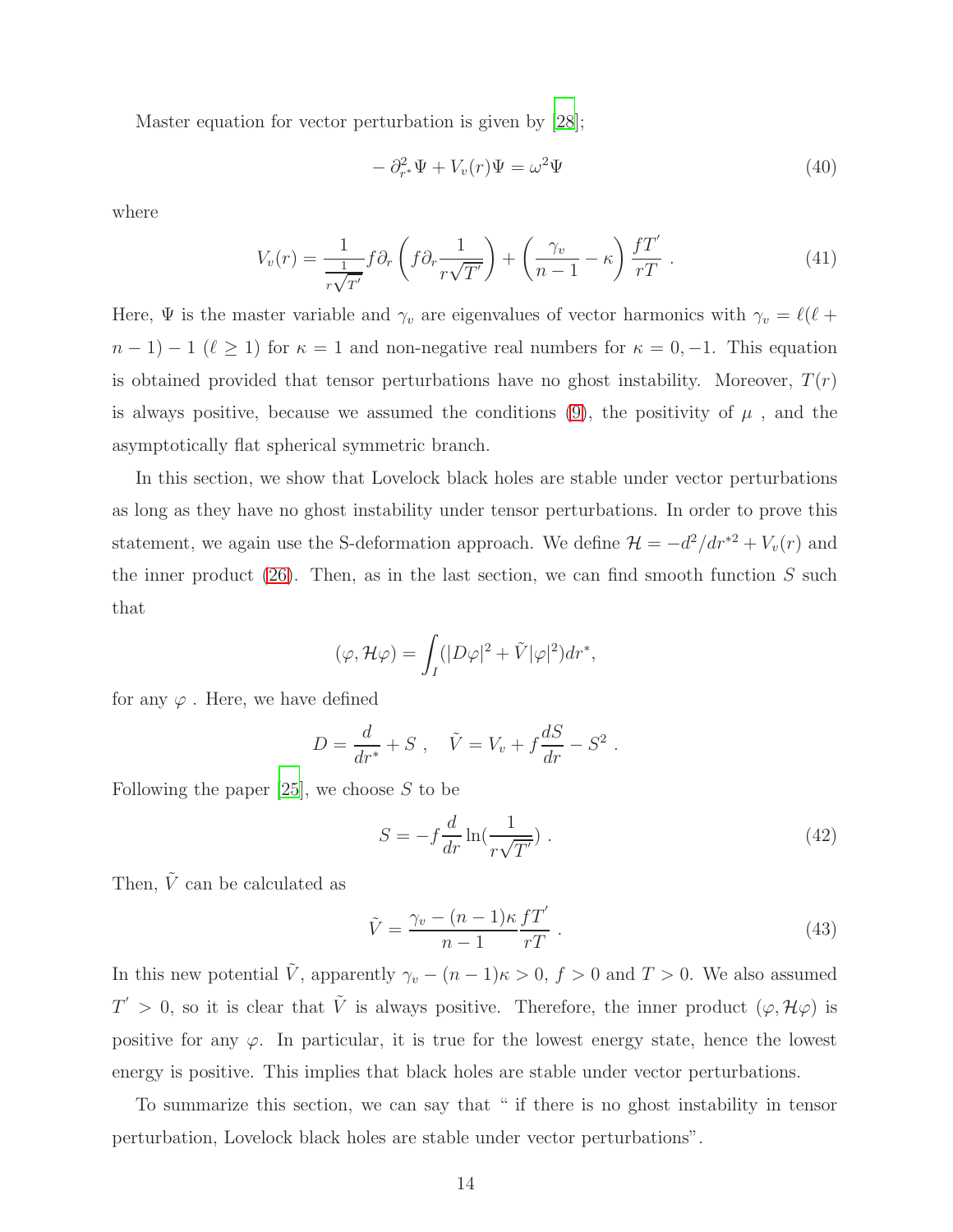### <span id="page-14-0"></span>V. STABILITY ANALYSIS FOR SCALAR PERTURBATIONS

In this section, we examine the stability of Lovelock black holes under scalar perturbations.

In the previous paper, we have derived the master equation for scalar perturbations [\[28\]](#page-22-1). Using the master variable  $\Psi$ , we can write down the master equation

$$
- \partial_{r^*}^2 \Psi + V_s(r) \Psi = \omega^2 \Psi . \qquad (44)
$$

Here, the effective potential reads

<span id="page-14-1"></span>
$$
V_s(r) = 2\gamma_s f \frac{(rNT)'}{nNTr^2} - \frac{f}{N}\partial_r (f\partial_r N) + 2f^2 \frac{N'^2}{N^2} - \frac{f}{T}\partial_r (f\partial_r T) + 2f^2 \frac{T'^2}{T^2} + 2f^2 \frac{N'T'}{NT} ,\qquad (45)
$$

where we have defined

$$
N(r) = \frac{-2nf + 2\gamma_s + nrf'}{r\sqrt{T'}} \ . \tag{46}
$$

For scalar perturbations, eigenvalues of scalar harmonics  $\gamma_s$  are given by  $\gamma_s = \ell(\ell+n-1)$ for  $\kappa = 1$  and positive real numbers for  $\kappa = 0, -1$ . The above master equation is obtained by assuming  $T' > 0$ . Hence, tensor perturbations have no ghost instability.

Note that we will consider an asymptotically flat spherically symmetric branch with positive mass as in section [II.](#page-2-0) In this branch,  $T(r)$  is always positive.

### A. Criterion for Instability

In this subsection, we show that black holes are unstable if  $2T^{'2} - TT^{''}$  has a negative region outside the horizon.

In order to prove this statement, we can use the S-deformation approach. Here, we choose S as

$$
S = f \partial_r (\ln N) + f \partial_r (\ln T) , \qquad (47)
$$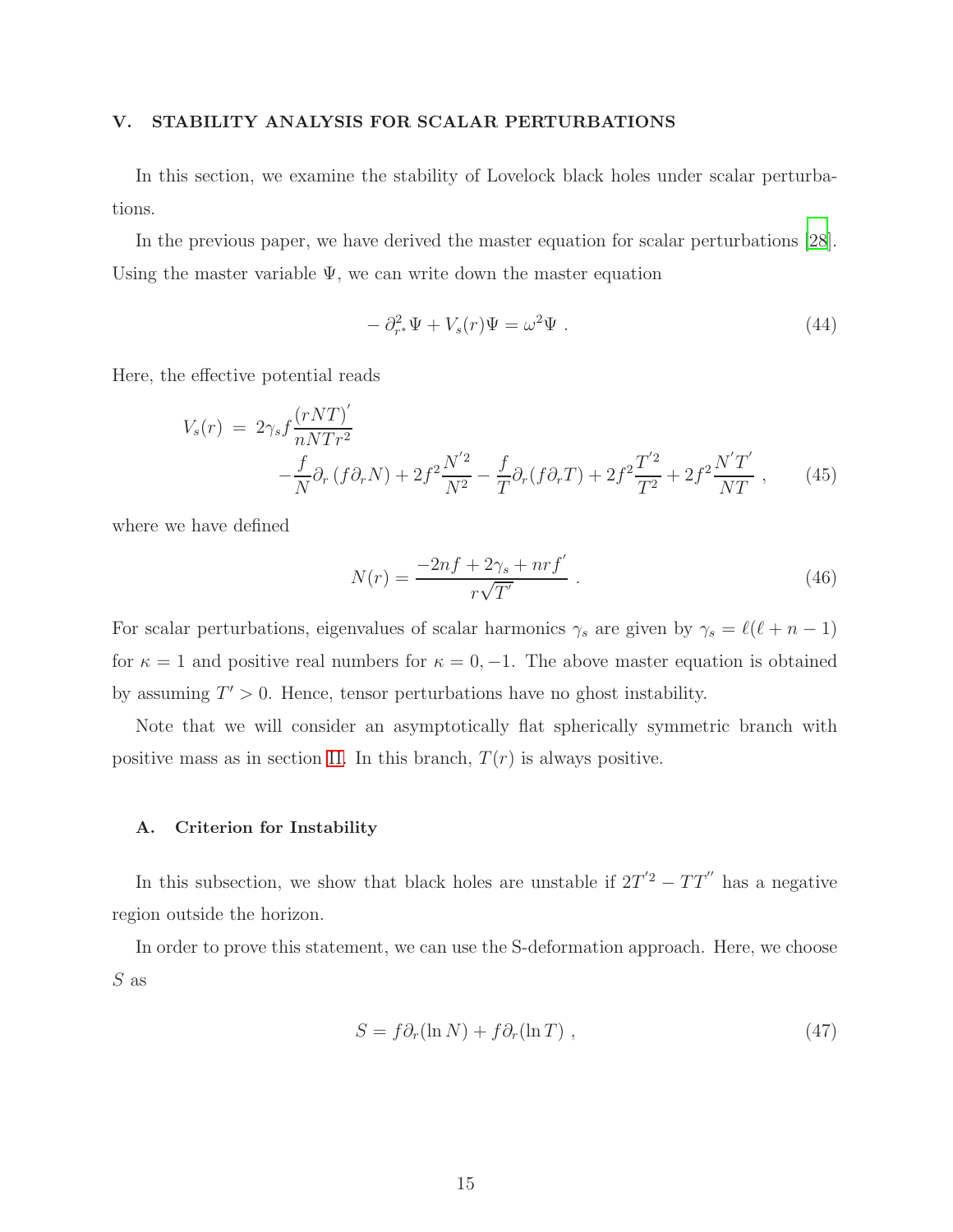then the second line of [\(45\)](#page-14-1) canceled and  $\tilde{V}$  becomes

$$
\tilde{V} = 2\gamma_s f \frac{(rNT)'}{nNTr^2}
$$
\n
$$
= \frac{2\gamma_s f}{nr} \left[ \frac{2(\gamma_s - n\kappa)}{2(\gamma_s - n\kappa) + \frac{n(n+1)\mu}{T}} \frac{T'}{T} - \frac{1}{2} \frac{T''}{T'} \right]
$$
\n
$$
< \frac{\gamma_s f}{nrTT'} \left[ 2T'^2 - TT'' \right]. \tag{48}
$$

Note that we used the assumption  $T > 0$ ,  $T' > 0$  and  $\mu > 0$  in the last inequality.

Now, let us prove the statement "if  $2T'^2 - TT''$  has a negative region, black holes are unstable". In order to do that, we use the inequality

$$
\omega_0^2 \le \frac{(\varphi, \mathcal{H}\varphi)}{(\varphi, \varphi)} \,, \tag{49}
$$

where  $\omega_0^2$  is the lowest eigenvalue. This inequality is true for arbitrary test function  $\varphi$ , so we choose  $\varphi$  as the smooth function that has compact support in the region where  $2T^{'2} - TT^{''}$ is negative. Then,  $\omega_0^2$  can be bounded as

<span id="page-15-0"></span>
$$
\omega_0^2 \le (\varphi, \mathcal{H}\varphi) / (\varphi, \varphi)
$$
  
=  $\frac{1}{(\varphi, \varphi)} \int dr^* \left[ |D\varphi|^2 + \tilde{V} |\varphi|^2 \right]$   
<  $\frac{1}{(\varphi, \varphi)} \left[ \int dr^* |D\varphi|^2 + \gamma_s \int dr^* \frac{f}{nrTT'} \left( 2T'^2 - TT'' \right) |\varphi|^2 \right].$  (50)

We assume  $T > 0$ ,  $T' > 0$  and choose  $\varphi$  as the smooth function which has compact support in the region  $2T'^2 - TT'' < 0$ , so the first term in [\(50\)](#page-15-0) must be positive and the second term in [\(50\)](#page-15-0) must be negative. Therefore, by taking the limit  $\gamma_s = \ell(\ell+n-1) \to \infty$ , the last line of Eq.[\(50\)](#page-15-0) becomes negative, which means the lowest eigenvalue  $\omega_0^2$  is negative. Hence, black holes are dynamically unstable.

In summary, we can say that "If  $T'$  has a negative region, black holes have the ghost instability under tensor perturbations. Even if  $T'$  is always positive, Lovelock black holes have the dynamical instability under scalar perturbations if  $2T'^2 - TT''$  has a negative region". Note that we can not say that black holes are stable even if  $2T'^2 - TT''$  is always positive.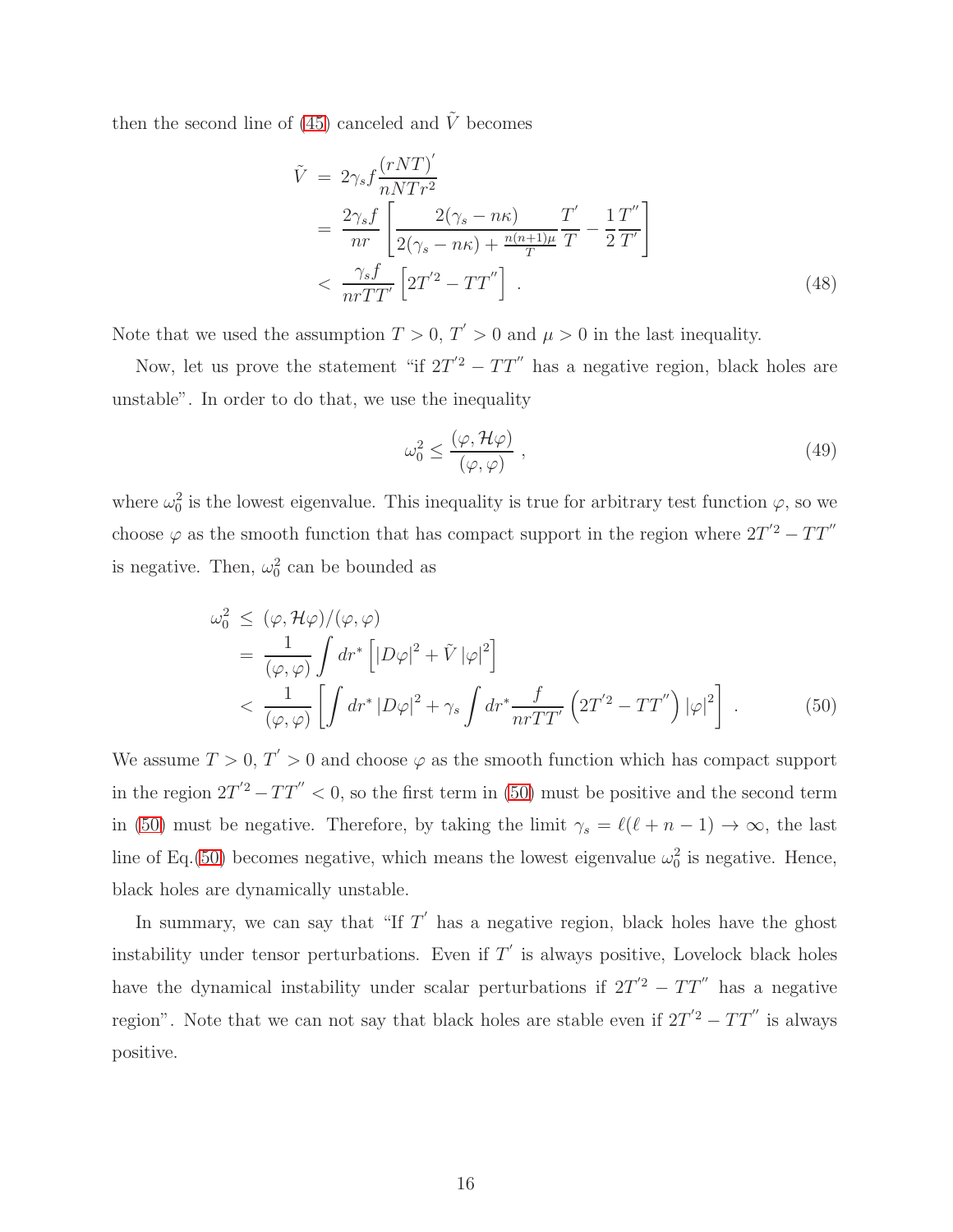#### B. Instability of Small Lovelock Black Holes in Odd-dimensions

Now let us check the sign of  $T'$  and  $2T'^2 - TT''$ . We have already shown that Lovelock black holes are unstable in even-dimensions under tensor perturbations, so we concentrate on odd-dimensions. In order to examine the sign of these functions, it is convenient to express these functions by  $\psi$ . The formula [\(34\)](#page-11-3) reads

$$
T'(r) = r^{n-2} \frac{K[\psi]}{\partial_{\psi} W[\psi]},
$$
\n(51)

where

$$
K[\psi] = (n-1)(\partial_{\psi}W)^{2} - (n+1)W\partial_{\psi}^{2}W .
$$
 (52)

Similarly, the formula [\(35\)](#page-11-2) can be written as

$$
2T'^2 - TT'' = \frac{r^{2n-4}}{(\partial_\psi W)^2} M[\psi] \;, \tag{53}
$$

where

$$
M[\psi] = n(n-1)(\partial_{\psi}W)^{4} - 3n(n+1)W\partial_{\psi}^{2}W(\partial_{\psi}W)^{2}
$$
  
+3(n+1)<sup>2</sup> $W^{2}(\partial_{\psi}^{2}W)^{2} - (n+1)^{2}W^{2}\partial_{\psi}W\partial_{\psi}^{3}W$ . (54)

Apparently, the signs of T' and  $2T'^2 - TT''$  are determined by  $K[\psi]$  and  $M[\psi]$ . So we have to check the signs of  $K[\psi]$  and  $M[\psi]$ .

First, we consider the sign of T' which has been already expressed by  $\psi$  in [\(36\)](#page-11-0) and [\(37\)](#page-11-1). We here consider odd-dimensions  $n = 2k - 1$ , then we have

<span id="page-16-0"></span>
$$
K[\psi] = 2(k-1) + \dots + 2\frac{\alpha_{k-1}^2(k-2) - 2\alpha_k \alpha_{k-2}(k-1)}{(k-1)(k-2)} \psi^{2k-4} . \tag{55}
$$

where  $\alpha_m = a_m \left\{ \prod_{p=1}^{2m-2} (n-p) \right\}$ . Furthermore, for  $n = 2k - 1$ ,  $M[\psi]$  can be expressed by  $\psi$  as

<span id="page-16-1"></span>
$$
M[\psi] = 2(2k-1)(k-1) + \dots - 6a_k^2 \frac{\alpha_{k-1}^2(k-2) - 2\alpha_k \alpha_{k-2}(k-1)}{(k-1)(k-2)} \psi^{4k-6}.
$$
 (56)

The most important point is that the signs of the coefficients of the leading term in [\(55\)](#page-16-0) and [\(56\)](#page-16-1) are opposite.

First, we assume  $\alpha_{k-1}^2(k-2) - 2\alpha_k \alpha_{k-2}(k-1)$  is negative. In this case,  $K[\psi]$  is positive near  $\psi = 0$  and negative for large  $\psi$ , so  $K[\psi]$  has positive roots. Let the lowest root be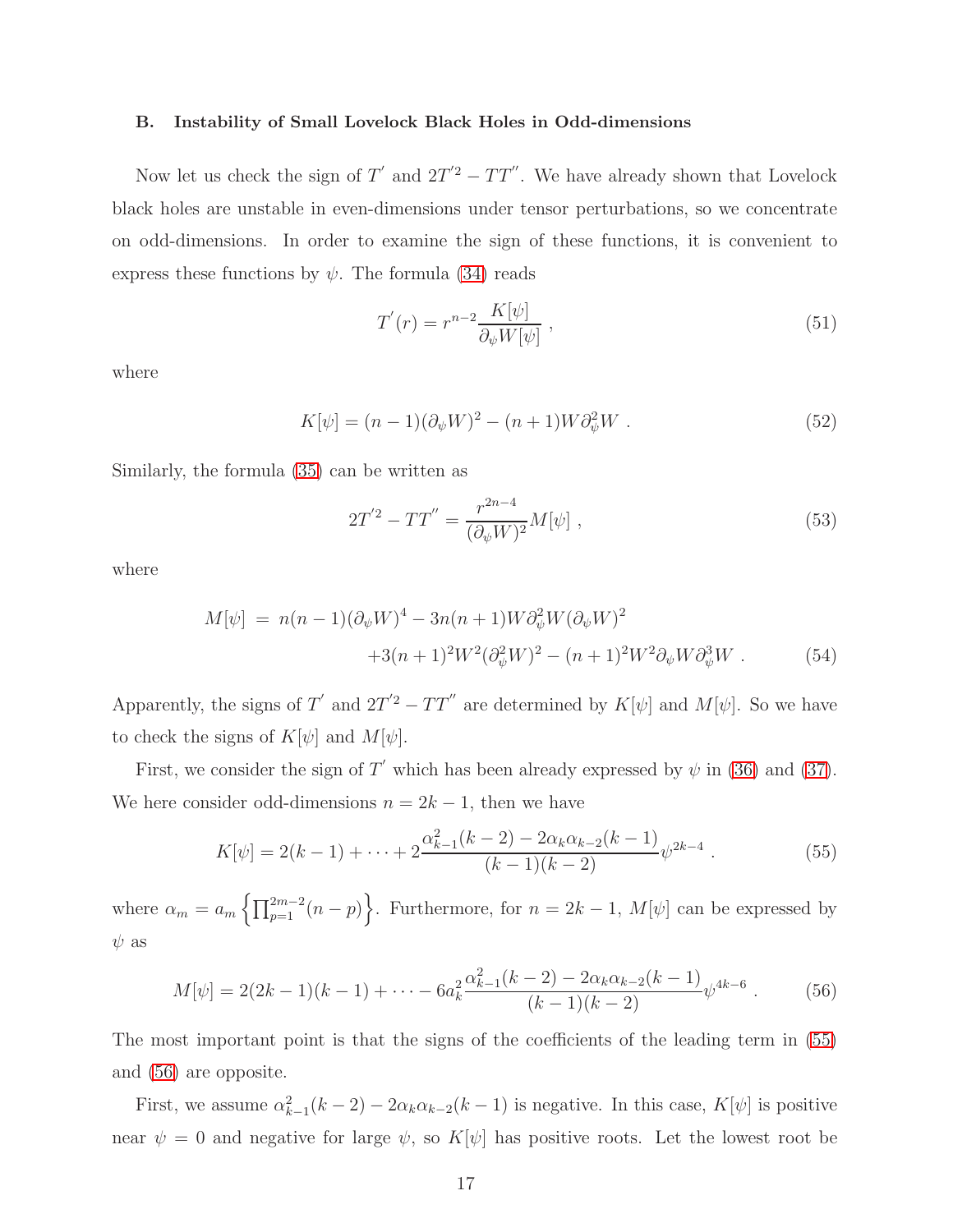$\psi_0$ . Note that  $\psi$  moves in the range  $(0, \psi_H]$ . Then, if  $\psi_H > \psi_0$ ,  $K[\psi]$  has a negative region and T' does so, which means Lovelock black holes have the ghost instability. Note that  $\psi_H$ becomes larger as  $\mu$  becomes smaller. Then, if  $a_{k-1}^2(k-2) - 2a_ka_{k-2}(k-1)$  is negative, small Lovelock black holes have the ghost instability.

Conversely, we assume  $\alpha_{k-1}^2(k-2) - 2\alpha_k \alpha_{k-2}(k-1)$  is positive. In this case, the coefficient of the leading term of  $K[\psi]$  is positive, so whether  $K[\psi]$  has positive root or not is obscure. If this has a positive root, we can say that small Lovelock black holes have the ghost instability by using the same logic as the last paragraph. However, even if  $K[\psi]$  has no positive root,  $M[\psi]$  must have positive roots; this is because  $M[\psi]$  becomes positive near  $\psi = 0$  and must be negative for large  $\psi$ . Let the lowest positive root be  $\psi_1$ . Using this definition, we can say Lovelock black holes have the dynamical instability if  $\psi_H > \psi_1$ , namely, if Lovelock black holes are sufficiently small.

In any case, assuming black holes are sufficiently small, Lovelock black hole have the ghost instability or the dynamical instability in odd-dimensions.

To conclude this section, we can say that "small Lovelock black holes are unstable in odd-dimensions".

### <span id="page-17-0"></span>VI. EXAMPLE: EINSTEIN-GAUSS-BONNET THEORY

In this section, to illustrate our general statement, we take Einstein-Gauss-Bonnet theory as an example. The Einstein-Gauss-Bonnet theory corresponds to  $k = 2$  and generic for  $n = 3$  and  $n = 4$ .

The action for Einstein-Gauss-Bonnet theory is given by

$$
L = R + \frac{a_2}{2} \left( R^2 - 4R_{\mu}{}^{\nu} R_{\nu}{}^{\mu} + R_{\mu\nu}{}^{\lambda\rho} R_{\lambda\rho}{}^{\mu\nu} \right) \ . \tag{57}
$$

The stability of this model has been already analyzed in [\[23](#page-21-12)] and [\[25\]](#page-21-14). However, the derivation presented here is more explicit and hence transparent.

Substituting the concrete form of  $W[\psi]$  into  $T'$ , we can get

<span id="page-17-1"></span>
$$
K[\psi] = (n-1) + 2a_2(n-1)(n-2)(n-3)\psi + a_2^2(n-1)^2(n-2)^2(n-3)\psi^2.
$$
 (58)

As we can see from [\(58\)](#page-17-1), T' is always positive both for  $n = 3$  and  $n = 4$  because we are considering cases  $\psi > 0$  and  $a_2 > 0$ . Similarly, substituting the explicit form of  $W[\psi]$  into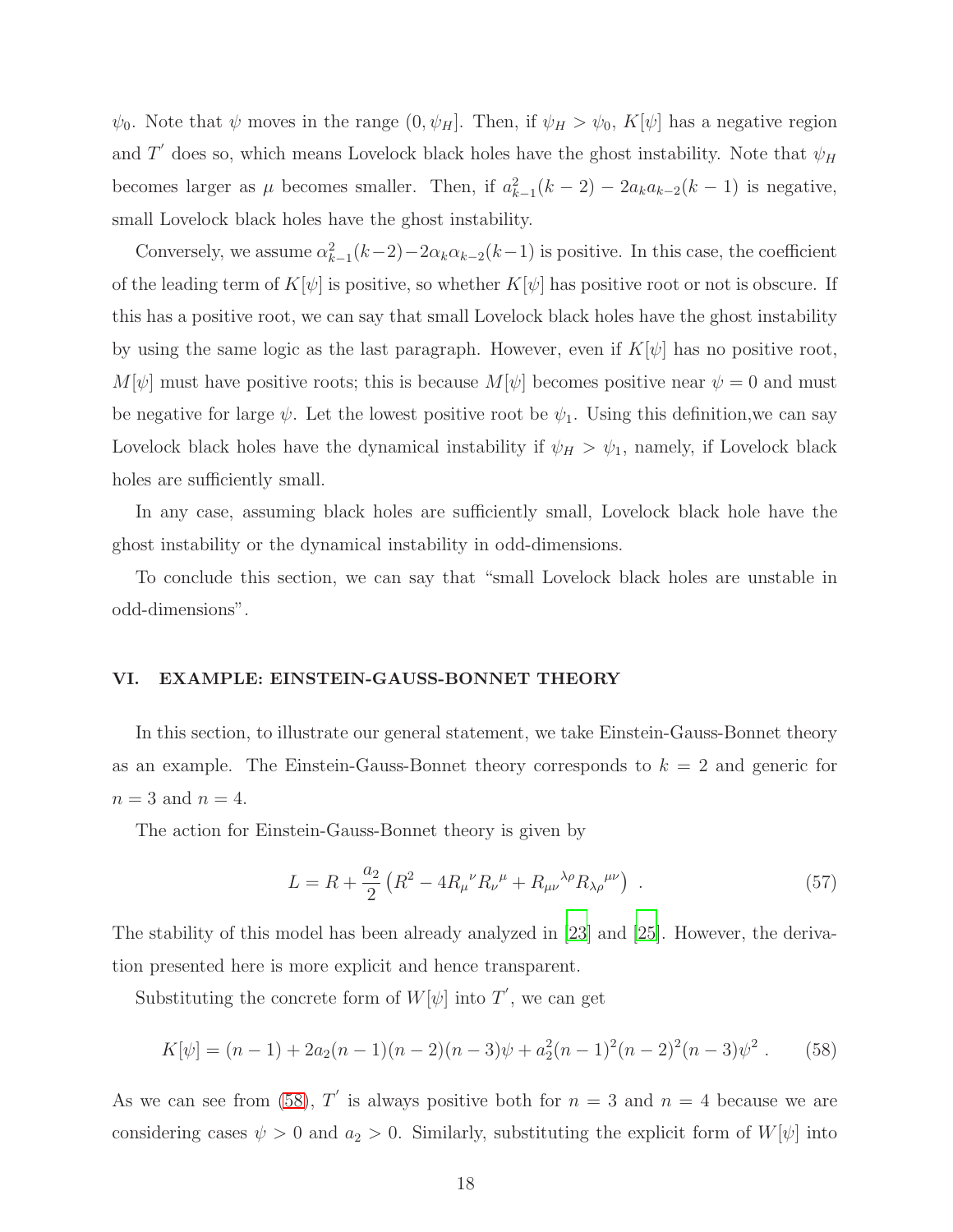$T''$ , we obtain

<span id="page-18-1"></span>
$$
L[\psi] = (n-1)^4(n-2)^4(n-3)(n-5)a_2^4\psi^4 + 4(n-1)^3(n-2)^3(n-3)(n-5)a_2^3\psi^3
$$
  
+2(n-1)^2(n-2)^2(5n^2-25n+42)a\_2^2\psi^2  
+12(n-1)(n-2)(n^2-3n+4)a\_2\psi + 4(n-1)(n-2). (59)

Finally,  $M[\psi]$  which determines the sign of  $2T'^2 - TT''$  can be calculated as

<span id="page-18-0"></span>
$$
M[\psi] = \frac{1}{4}(n-1)^3(n-2)^4(n-3)a_2^4\psi^4 + (n-1)^4(n-2)^3(n-3)a_2^3\psi^3
$$
  
 
$$
+\frac{3}{2}(n-1)^2(n-2)^2(n^2-5n+2)a_2^2\psi^2
$$
  
 
$$
+n(n-1)(n-2)(n-7)a_2\psi + n(n-1).
$$
 (60)

The functions  $L[\psi]$  and  $M[\psi]$  give criterions for the instability of tensor and scalar perturbations, respectively.

Let us first consider 6-dimensional Einstein-Gauss-Bonnet black holes corresponding to  $n = 4$ . Then, substituting  $n = 4$  into [\(60\)](#page-18-0), we obtain

$$
M[\psi] = 12(-1 + 3a_2\psi + 9a_2^2\psi^2)^2 > 0.
$$
\n(61)

Therefore, black holes are stable under scalar perturbations. Next, we need to check the stability of Lovelock black holes under tensor perturbations. In the case of  $n = 4$ , the formula [\(59\)](#page-18-1) becomes

$$
L[\psi] = -1296a_2^4\psi^4 - 864a_2^3\psi^3 + 1584a_2^2\psi^2 + 576a_2\psi + 24.
$$
 (62)

Clearly, the coefficient of the leading term of  $L[\psi]$  is negative. Thus, for large  $\psi$ ,  $L[\psi]$  is negative. And,  $L[\psi]$  is positive near  $\psi \sim 0$  because  $L[0] = 24 > 0$ . Hence, there must be a root somewhere between. Indeed,  $L[\psi]$  becomes zero at

$$
\psi_0 = \frac{1}{6a_2}(-1 + \sqrt{15} + \sqrt{10}).\tag{63}
$$

Therefore,  $L[\psi]$  is always positive in the range  $0 < \psi < \psi_0$  and always negative in the range  $\psi > \psi_0$ . As we explained,  $\psi$  moves in the range  $0 < \psi \leq \psi_H$ . Therefore, if  $\psi_H > \psi_0$ , there exists the region  $T'' < 0$ , which means Lovelock black holes are dynamically unstable. Furthermore, from [\(15\)](#page-5-2), the inequality  $\psi_H > \psi_0$  yields

$$
\mu < \frac{3\sqrt{6}\left(1 + \sqrt{15} + \sqrt{10}\right)}{\left(-1 + \sqrt{15} + \sqrt{10}\right)^{3/2}} a_2^{3/2} \equiv \mu_c \ . \tag{64}
$$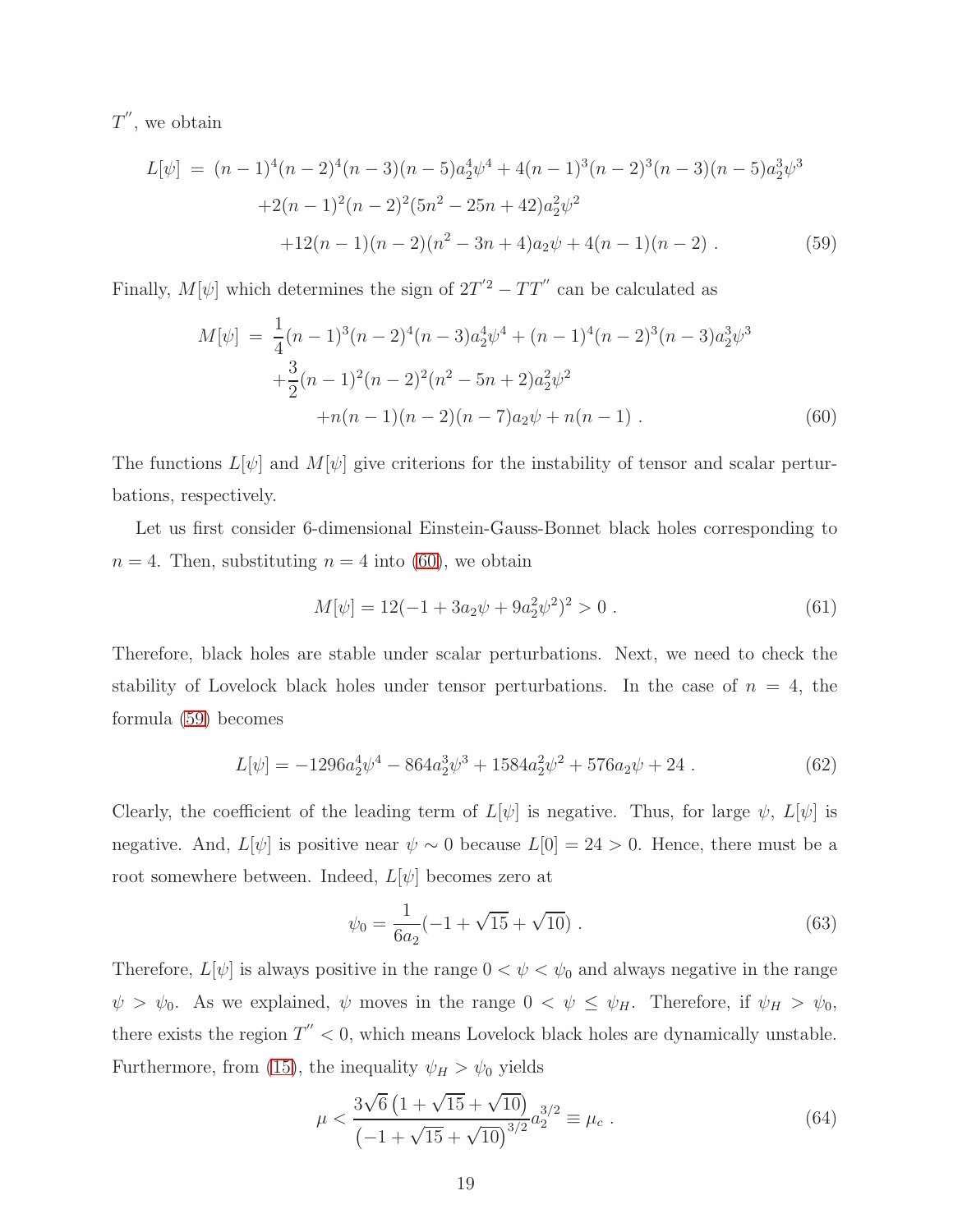This proves that Lovelock black holes with the mass less than  $\mu_c$  are unstable in 6 dimensions.

Now, let us consider 5-dimensional Einstein-Gauss-Bonnet black holes corresponding to  $n = 3$ . In the case of  $n = 3$ , the formula [\(59\)](#page-18-1) reads

$$
L[\psi] = 96a_2\psi^2 + 96a_2\psi + 8 \tag{65}
$$

Since all the coefficient of  $L[\psi]$  are positive and we are considering positive  $\psi$ ,  $L[\psi]$  is always positive and hence  $T''$  is always positive. Thus, Lovelock black holes in 5-dimensions are stable under tensor perturbations. However, for  $n = 3$ ,  $M[\psi]$  becomes

$$
M[\psi] = 6(1 - 4a_2\psi - 4a_2^2\psi^2) \tag{66}
$$

From this equation, it is easy to see that  $M[\psi] = 0$  has a positive solution; that is  $\psi_0 = \frac{\sqrt{2}-1}{2a_2}$ . Then,  $M[\psi]$  is positive in the range  $0 < \psi < \psi_0$  and negative in the range  $\psi > \psi_0$ . Since  $\psi$ moves in the range  $0 < \psi \leq \psi_H$ ,  $2T'^2 - TT''$  has a negative region if  $\psi_H > \psi_0$ . Using the solution for  $\psi_H$  [\(16\)](#page-6-1), we can rewrite the inequality  $\psi_H > \psi_0$  as

$$
a_2 < \mu < (\sqrt{2} + 1)^2 a_2 \tag{67}
$$

Note that the lower bound came from the condition for the existence of the horizon as we have explained in Sec[.II.](#page-2-0) Hence, 5-dimensional Lovelock black holes with the mass in the above range are dynamically unstable under scalar perturbations.

### <span id="page-19-0"></span>VII. CONCLUSION

We have studied the stability of static black holes in Lovelock theory which is a natural higher dimensional generalization of Einstein theory. We have shown that there exists the instability of Lovelock black holes with small mass under tensor perturbations in evendimensions and under scalar perturbations in odd-dimensions. Lovelock black holes are stable under vector perturbations as long as they do not have ghost instability under tensor perturbations. Remarkably, the instability is stronger on short distance scales, which is different from the usual instability for which the onset of the instability becomes a bifurcation point. Hence, the instability we have discussed in this paper is catastrophic in the sense that there is no smooth descendant. Curiously, the similar instability also appears in the Gauss-Bonnet cosmology [\[32\]](#page-22-5). In spite of this unusual nature of the instability, it is interesting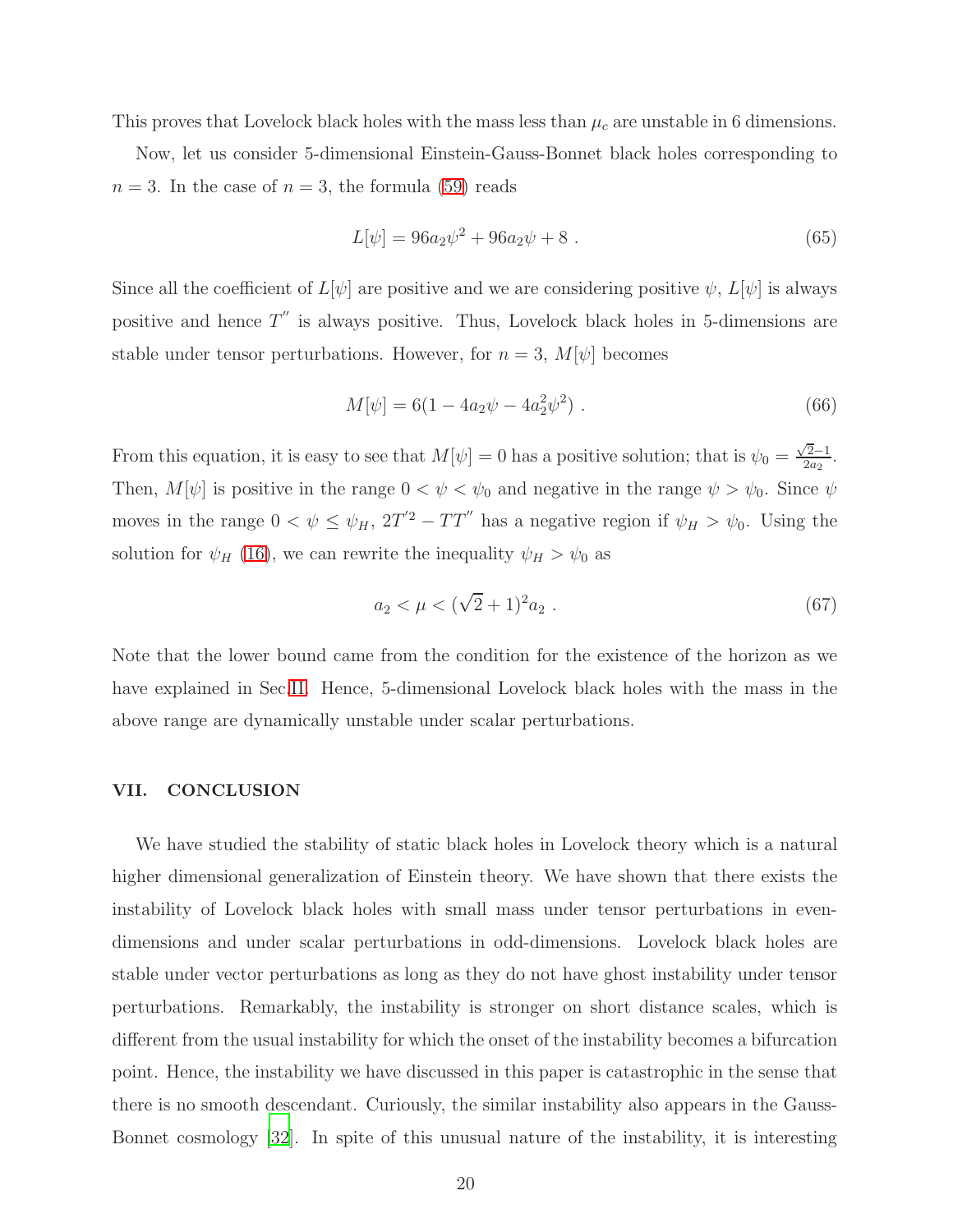to investigate the fate of the catastrophic instability. This issue is very important because black holes lose their mass due to the Hawking radiation and eventually become unstable.

It is worth examining the more profound meaning of this instability; that is, why Lovelock black holes are unstable. Especially, it is very interesting to find the reason why black holes have the instability under tensor perturbations in even-dimensions and under scalar perturbations in odd-dimensions.

Related to the above, it is intriguing to find the thermodynamical meaning of the universal function  $T(r)$ . As was shown in this paper, this function governs the dynamical stability of black holes. Therefore, if  $T(r)$  has thermodynamical meaning, the relation between thermodynamical [\[21,](#page-21-10) [33\]](#page-22-6) and dynamical instability might be revealed.

It is interesting to investigate if the instability we found also exists for asymptotically AdS cases from the point of view of the AdS/CFT correspondence [\[34](#page-22-7)[–36\]](#page-22-8), in particular, in relation to stability of holographic superconductors [\[37](#page-22-9), [38\]](#page-22-10).

### Acknowledgments

JS is supported by the Grant-in-Aid for Scientific Research Fund of the Ministry of Education, Science and Culture of Japan No.22540274, the Grant-in-Aid for Scientific Research (A) (No. 22244030), the Grant-in-Aid for Scientific Research on Innovative Area No.21111006 and the Grant-in-Aid for the Global COE Program "The Next Generation of Physics, Spun from Universality and Emergence".

- <span id="page-20-0"></span>[1] S. B. Giddings and S. D. Thomas, Phys. Rev. D 65, 056010 (2002) [\[arXiv:hep-ph/0106219\]](http://arxiv.org/abs/hep-ph/0106219); S. B. Giddings and M. L. Mangano, Phys. Rev. D 78, 035009 (2008) [\[arXiv:0806.3381](http://arxiv.org/abs/0806.3381) [hep $ph$ .
- <span id="page-20-1"></span>[2] D. Lovelock, J. Math. Phys. 12 (1971) 498.
- <span id="page-20-2"></span>[3] H. Kodama and A. Ishibashi, Prog. Theor. Phys. 110, 701 (2003) [\[arXiv:hep-th/0305147\]](http://arxiv.org/abs/hep-th/0305147); A. Ishibashi and H. Kodama, Prog. Theor. Phys. 110, 901 (2003) [\[arXiv:hep-th/0305185\]](http://arxiv.org/abs/hep-th/0305185); H. Kodama and A. Ishibashi, Prog. Theor. Phys. 111, 29 (2004) [\[arXiv:hep-th/0308128\]](http://arxiv.org/abs/hep-th/0308128).
- <span id="page-20-3"></span>[4] R. A. Konoplya and A. Zhidenko, Nucl. Phys. B 777, 182 (2007) [\[arXiv:hep-th/0703231\]](http://arxiv.org/abs/hep-th/0703231).
- <span id="page-20-4"></span>[5] K. Murata and J. Soda, Class. Quant. Grav. 25, 035006 (2008) [\[arXiv:0710.0221](http://arxiv.org/abs/0710.0221) [hep-th]].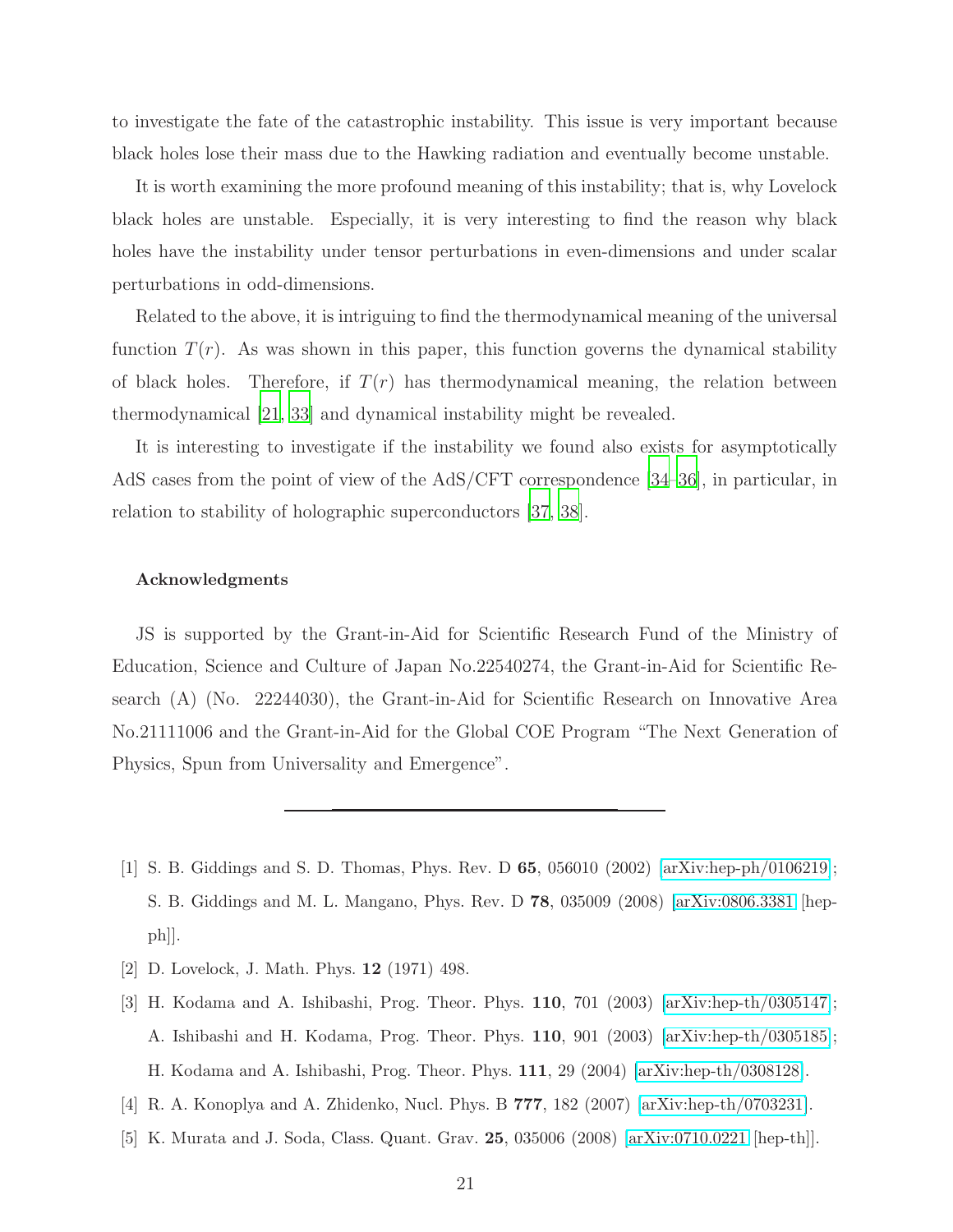- <span id="page-21-0"></span>[6] M. Kimura, K. Murata, H. Ishihara and J. Soda, Phys. Rev. D 77, 064015 (2008) [\[arXiv:0712.4202](http://arxiv.org/abs/0712.4202) [hep-th]].
- [7] H. Ishihara, M. Kimura, R. A. Konoplya, K. Murata, J. Soda and A. Zhidenko, Phys. Rev. D 77, 084019 (2008) [\[arXiv:0802.0655](http://arxiv.org/abs/0802.0655) [hep-th]].
- <span id="page-21-2"></span><span id="page-21-1"></span>[8] R. Nishikawa and M. Kimura, [arXiv:1005.1367](http://arxiv.org/abs/1005.1367) [hep-th].
- [9] K. Murata and J. Soda, Prog. Theor. Phys. 120, 561 (2008) [\[arXiv:0803.1371](http://arxiv.org/abs/0803.1371) [hep-th]].
- <span id="page-21-3"></span>[10] H. K. Kunduri, J. Lucietti and H. S. Reall, Phys. Rev. D 74, 084021 (2006) [\[arXiv:hep-th/0606076\]](http://arxiv.org/abs/hep-th/0606076).
- <span id="page-21-4"></span>[11] T. Oota and Y. Yasui, [arXiv:0812.1623](http://arxiv.org/abs/0812.1623) [hep-th].
- <span id="page-21-5"></span>[12] H. Kodama, R. A. Konoplya and A. Zhidenko, [arXiv:0812.0445](http://arxiv.org/abs/0812.0445) [hep-th].
- [13] O. J. C. Dias, P. Figueras, R. Monteiro, J. E. Santos and R. Emparan, Phys. Rev. D 80, 111701 (2009) [\[arXiv:0907.2248](http://arxiv.org/abs/0907.2248) [hep-th]].
- [14] H. Yoshino and M. Shibata, Phys. Rev. D 80, 084025 (2009) [\[arXiv:0907.2760](http://arxiv.org/abs/0907.2760) [gr-qc]].
- [15] O. J. C. Dias, P. Figueras, R. Monteiro, H. S. Reall and J. E. Santos, JHEP 1005, 076 (2010) [\[arXiv:1001.4527](http://arxiv.org/abs/1001.4527) [hep-th]].
- <span id="page-21-6"></span>[16] M. Shibata and H. Yoshino, Phys. Rev. D 81, 104035 (2010) [\[arXiv:1004.4970](http://arxiv.org/abs/1004.4970) [gr-qc]].
- [17] O. J. C. Dias, P. Figueras, R. Monteiro and J. E. Santos, [arXiv:1006.1904](http://arxiv.org/abs/1006.1904) [hep-th].
- <span id="page-21-7"></span>[18] D. G. Boulware and S. Deser, Phys. Rev. Lett. 55, 2656 (1985).
- <span id="page-21-8"></span>[19] C. Charmousis, Lect. Notes Phys. 769, 299 (2009) [\[arXiv:0805.0568](http://arxiv.org/abs/0805.0568) [gr-qc]].
- <span id="page-21-9"></span>[20] J. T. Wheeler, Nucl. Phys. B 273, 732 (1986).
- <span id="page-21-10"></span>[21] R. G. Cai, Phys. Rev. D 65, 084014 (2002) [\[arXiv:hep-th/0109133\]](http://arxiv.org/abs/hep-th/0109133); R. G. Cai, Phys. Lett. B 582, 237 (2004) [\[arXiv:hep-th/0311240\]](http://arxiv.org/abs/hep-th/0311240).
- <span id="page-21-11"></span>[22] A. Barrau, J. Grain and S. O. Alexeyev, Phys. Lett. B 584, 114 (2004) [\[arXiv:hep-ph/0311238\]](http://arxiv.org/abs/hep-ph/0311238).
- <span id="page-21-12"></span>[23] G. Dotti and R. J. Gleiser, Class. Quant. Grav. 22, L1 (2005) [\[arXiv:gr-qc/0409005\]](http://arxiv.org/abs/gr-qc/0409005); G. Dotti and R. J. Gleiser, Phys. Rev. D 72, 044018 (2005) [\[arXiv:gr-qc/0503117\]](http://arxiv.org/abs/gr-qc/0503117).
- <span id="page-21-13"></span>[24] I. P. Neupane, Phys. Rev. D 69, 084011 (2004) [\[arXiv:hep-th/0302132\]](http://arxiv.org/abs/hep-th/0302132); M. Cvetic, S. Nojiri and S. D. Odintsov, Nucl. Phys. B 628, 295 (2002) [\[arXiv:hep-th/0112045\]](http://arxiv.org/abs/hep-th/0112045).
- <span id="page-21-14"></span>[25] R. J. Gleiser and G. Dotti, Phys. Rev. D 72, 124002 (2005) [\[arXiv:gr-qc/0510069\]](http://arxiv.org/abs/gr-qc/0510069); M. Beroiz, G. Dotti and R. J. Gleiser, Phys. Rev. D 76, 024012 (2007) [\[arXiv:hep-th/0703074\]](http://arxiv.org/abs/hep-th/0703074); R. A. Konoplya and A. Zhidenko, Phys. Rev. D 77, 104004 (2008) [\[arXiv:0802.0267](http://arxiv.org/abs/0802.0267) [hep-th]].
- <span id="page-21-15"></span>[26] V. S. Rychkov, Phys. Rev. D 70, 044003 (2004) [\[arXiv:hep-ph/0401116\]](http://arxiv.org/abs/hep-ph/0401116);